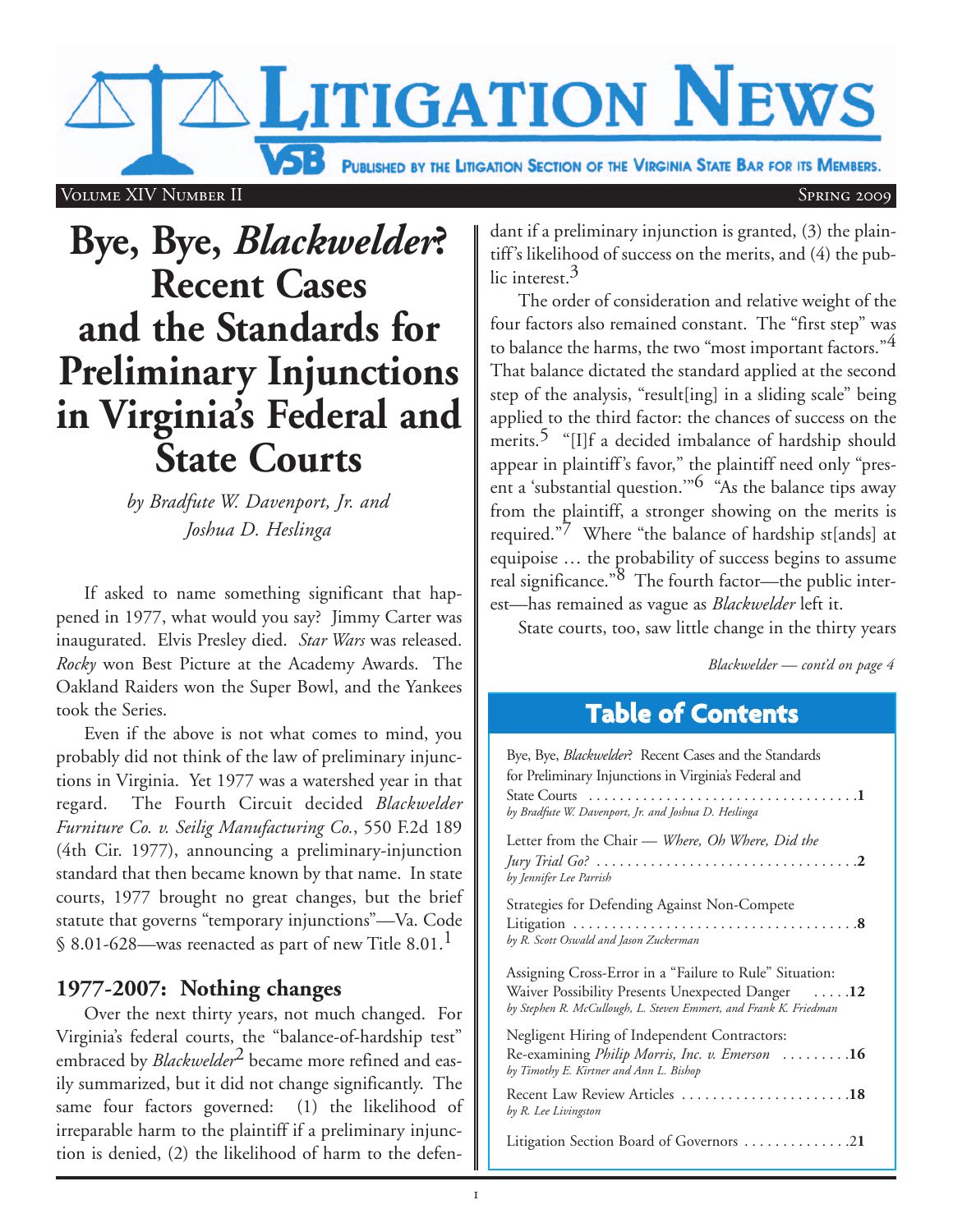# **Letter From The Chair • Where, Oh Where, Did the Jury Trial Go?**

*by Jennifer Lee Parrish*

In my world of insurance defense law, where I used to try cases before a jury over \$3,500 disputes, I find myself trying cases less and less often as the years go by. In various legal associations, groups are beginning to have seminars on what is being coined as "The Disappearing Jury Trial." In these seminars, I have heard some exclaim the benefits of fewer trials, and others express woeful chagrin at the concept.

Those who express glee at the decrease in jury trials include the increasingly larger percentage of senior attorneys and retired judges who are now private mediators and arbitrators, along with others in the legal profession who share the belief that alternative dispute resolution benefits all parties in legal disputes. But those who favor the jury trial system wonder how, without trials, we will know the value of a case in a particular jurisdiction, or the appropriate advice to provide to clients on what to offer or accept? They wonder how they will be able to train younger lawyers how to practice litigation.

In October, 2008, the U.S. Department of Justice Office of Justice Programs Bureau of Justice Statistics (also known as USDOJOOJPBOJS) published a study based upon a "Civil Justice Survey of State Courts, 2005." The report, entitled *Civil Bench and Jury Trials in State Courts, 2005*, noted that the total number of civil trials declined by over 50% from 1992 to 2005 in the nation's 75 most populous counties. It found that trials of tort cases decreased by 40%, real property cases by 77% and contract cases by 63%. The study also found that in 2005, plaintiffs were significantly more likely to

*Jennifer Lee Parrish, current Chair of the Litigation Section, is managing Partner at Parrish, Houck and Snead, PLC in Fredericksburg, Virginia.*

win in a bench trial compared to a jury trial. Although this study included numbers from both bench and jury trials, it found that a jury decided almost 70% of the approximately 26,950 general civil trials disposed of in 2005. The Court Statistics Project of the National Center for State Courts (NCSC) reported that the number of civil cases filed in state courts increased by 5% in the general jurisdiction courts of the 43 states surveyed from 1996 to 2005. Yet, among 79 jurisdictions that could provide information on the total numbers of general civil dispositions, the rate of cases disposed of through trial was just under 3%. That means that a staggering 97% of filed civil cases in these 79 jurisdictions were disposed of without any trial.

As part of the USDOJOOJPBOJS study, it was also found that the average number of months from the filing of a civil case its disposition by a jury was 26.1 months. The average number of months for a jury disposition of tort cases was 26 months, for contract cases, 26.2 months, and for real property cases, 30.4 months.

There are potentially many reasons why we have seen a decrease in civil jury trials in our society in recent years. This decrease is clearly an example of the free market working within the legal system. Most civil cases involve numerous choices by the potential parties, such as whether to resolve the dispute without legal action or whether the potential legal action is worth the costs based upon the expected benefit. Individuals must always consider the opportunity costs of asserting what they believe are their legal rights, in most cases, to recover money. When dispute resolution by jury trial becomes too risky, too expensive, and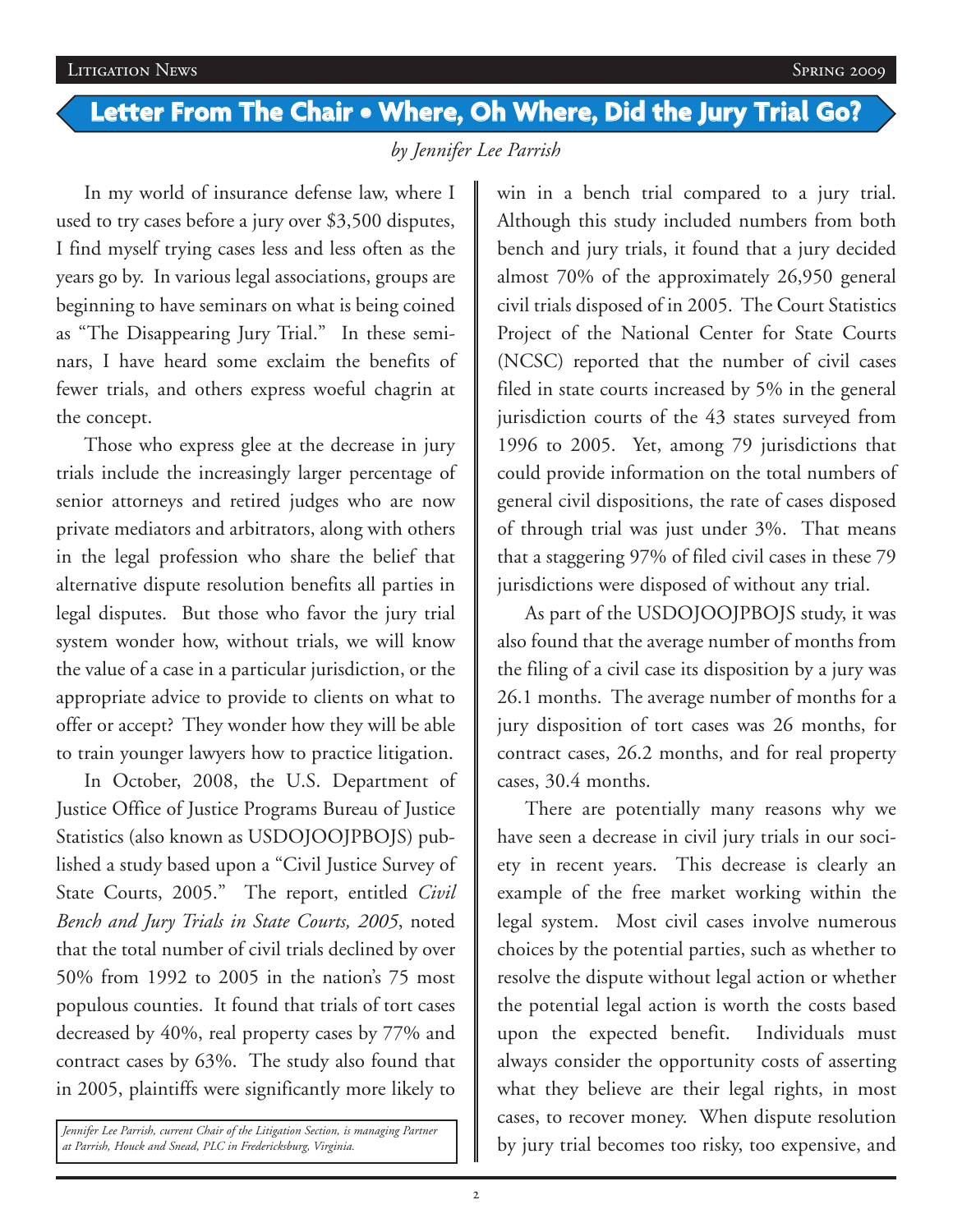# **Letter From The Chair • Where, Oh Where, Did the Jury Trial Go?**

*by Jennifer Lee Parrish*

too slow, the market leads to other options that may be less risky, less expensive, and more prompt. As those alternatives to litigation become too expensive, our legal services market will no doubt find other methods that make the current system of mediation and arbitration obsolete. Some already believe that the current choices for mediation and arbitration are out of reach, based upon hourly rates of formally trained mediators in ranges well over \$500 per hour.

As successful trial lawyers know, it is essential to be prepared for a jury trial in order to fairly resolve the case short of a jury trial. If a lawyer is caught short by missing discovery deadlines or failing to timely procure experts for a trial, the alternative resolution for the case may be less favorable because the lawyer is not prepared for the trial, and the alternative resolution then becomes the mandatory one. In other words, despite the fact that approximately 97% of civil cases are settling prior to trial, a good lawyer must prepare fully for every case as if that case is going to trial. Only then can the parties be assured of having the choice of settling the case or proceeding to trial if the settlement terms are unfavorable.

Regardless of the continual changes that the free market may effect on the provision of legal services and choices for the resolution of civil disputes, the role of the attorney and counselor-at-law remains the critical component. Although the role of the trial lawyer may be evolving due to the decreased numbers of trials and increased numbers of nontrial dispute resolution, successful outcomes would be rare without the services of trained and experienced litigation lawyers to guide clients in making the appropriate choices among their legal options.

Ultimately, each of us must abide by the choice made by our clients, after full disclosures by us of the benefits and pitfalls of proceeding to the jury trial. For some, the choice of a jury trial remains the best method of resolving a civil dispute.  $\blacksquare$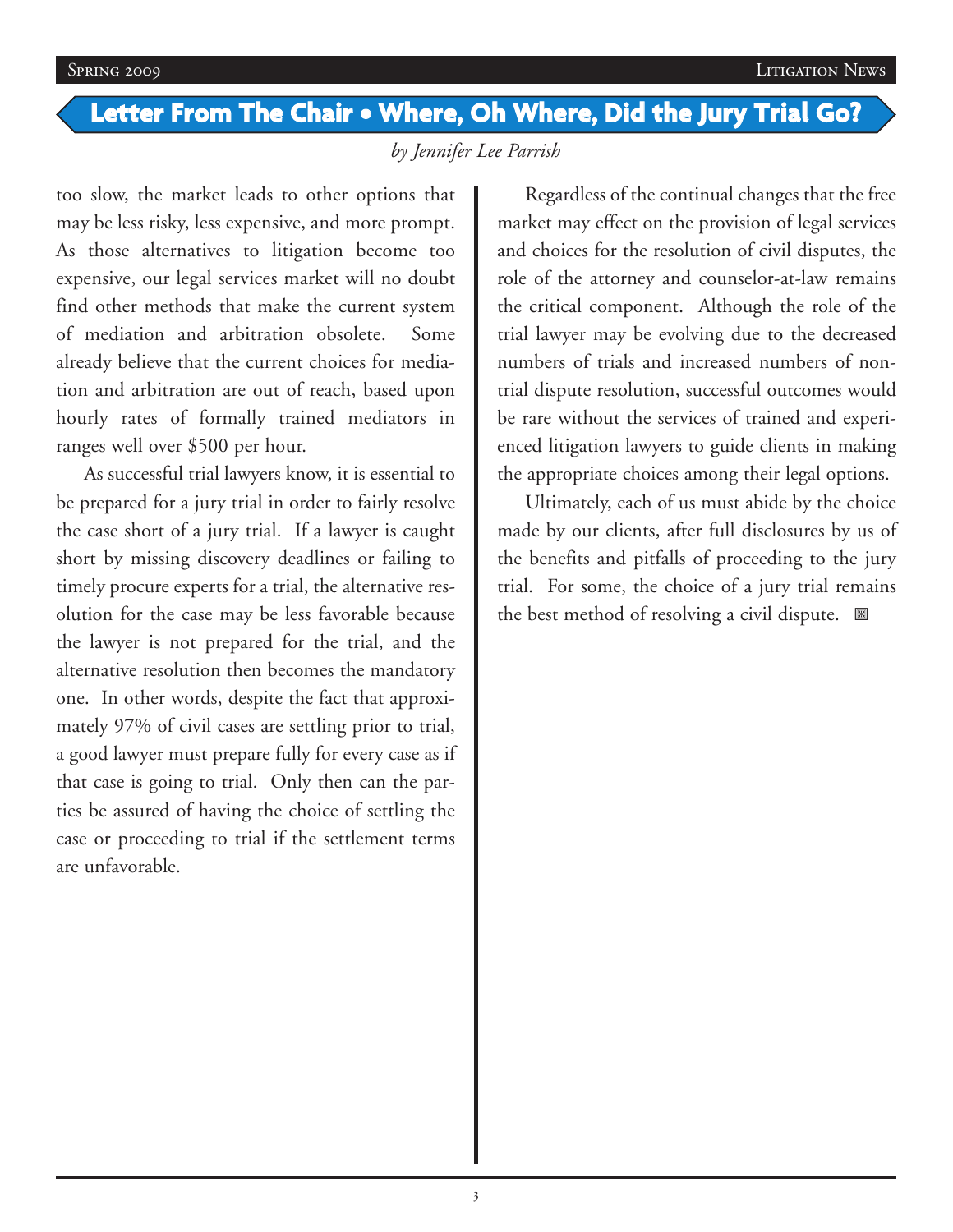#### Litigation News Spring 2009

# **Blackwelder** *cont'd from page 1*

after 1977. Section 8.01-628 has not been amended. It still reads, in its entirety, that "[n]o temporary injunction shall be awarded unless the court shall be satisfied of the plaintiff's equity." Largely left to their own devices by statute, Virginia circuit courts also did not get clear guidance from the Supreme Court of Virginia, which did not issue an opinion concerning preliminary injunctions.

Despite this silence, the Fourth Circuit concluded in 1988 that "there is no great difference between federal and Virginia standards for preliminary injunctions" and

that "[b]oth draw upon the same equitable principles."<sup>9</sup> Encouraged by those pronouncements and with nothing from the Supreme Court of Virginia to the contrary, a number of Virginia circuit courts have used the *Blackwelder* test or a blend of the *Blackwelder* factors with related concepts, like preservation of the status quo or the lack of an adequate remedy at law.<sup>10</sup>

## **Foreshadowing:** *Blackwelder* **criticized**

Even in the Fourth Circuit, however, *Blackwelder* has lost considerable sway over the years. In the 2001 *Safety-Kleen* case, for example, a majority of the panel expressed dissatisfaction with *Blackwelder*. Judge Luttig wrote

that *Blackwelder* "contravene[s] Supreme Court precedents by overvaluing the inquiry into the relative equities of granting and denying a requested injunction to an extent that essentially denies any value whatsoever to the inquiry into the likelihood of success on the mer- $\frac{1}{15}$ . 11

Judge Luttig's concurrence listed many ways in which *Blackwelder*'s analysis was unsupported by and inconsistent with Supreme Court precedent, and then summarized: "To the contrary of all of the above, barely a year and a half before this court decided *Blackwelder*, the Supreme Court—in an opinion

**[2008] is another watershed moment for the law of preliminary injunctions. Thanks to two preliminary-injunction decisions from the United States Supreme Court, Blackwelder's analysis of the four factors is no longer defensible in Virginia's federal courts. And a decision from the Supreme Court of Virginia brought some long-needed clarity to Virginia state-court**

### **standards.**

nowhere even cited or referenced in our *Blackwelder* decision—discussed and applied the applicable fourfactor test, *precisely as had the district court whose opinion we criticized and whose judgment we reversed in Blackwelder*; did not distinguish among any of the four factors as to their order of consideration, hierarchy of importance, or comparative weights; characterized this four-factor test as the 'traditional' standard governing injunctions; and unmistakably required that the plaintiff show a likelihood of success on the merits in order

to prevail."<sup>12</sup>

Later cases sometimes noted Judge Luttig's criticism,13 but the Fourth Circuit continued to recite and apply *Blackwelder* regarding the order and weight of the four factors, including the sliding scale applied to the third—i.e., likelihood-of-success—factor.14

### **2008: Significant changes in federal and state court**

Barack Obama's election may be the most noted event of 2008, but the year is another watershed moment for the law of preliminary injunctions. Thanks to two preliminary-injunction decisions from the United States Supreme Court, *Blackwelder*'s analysis of the four factors is no longer defensible in Virginia's federal

courts. And a decision from the Supreme Court of Virginia brought some long-needed clarity to Virginia state-court standards.

# **Federal courts:** *Blackwelder* **dead or fading fast**

Recent Supreme Court cases should be the nail in *Blackwelder*'s coffin.

In *Munaf v. Geren*, 15 decided in June 2008, the Supreme Court considered two *habeas* petitions by detainees, who sought, *inter alia*, preliminary injunctions to prevent transfer to Iraqi custody. In one case,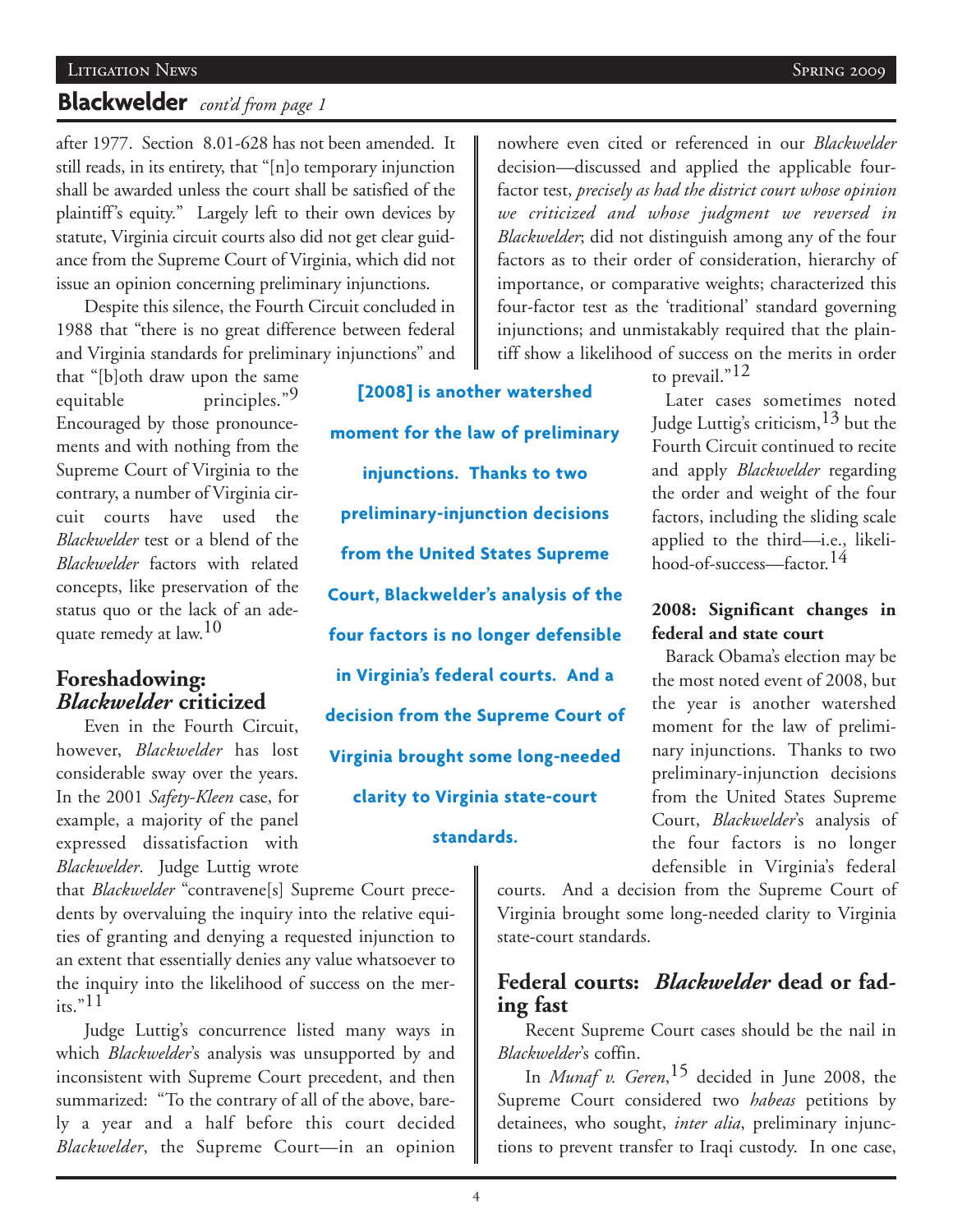the district court granted the requested injunction; in the other, it dismissed the petition. The D.C. Circuit affirmed both decisions.

The Supreme Court vacated and remanded. Regarding the preliminary injunction, the Court "beg[a]n with the basics": "A preliminary injunction is an 'extraordinary and drastic remedy,'" that "is never awarded as of right. Rather, a party seeking a preliminary injunction must demonstrate, among other things, 'a likelihood of success on the merits."<sup>16</sup> The Court commented that "one searches the opinions below in vain for any mention of a likelihood of success as to the merits of Omar's habeas petition. Instead, the District Court concluded that the 'jurisdictional issues' presented questions 'so serious, substantial, difficult and doubtful, as to make them fair ground for litigation and thus for more deliberative investigation.'"17 The D.C. district court did not rely on *Blackwelder* specifically, but it expressly stated that "[t]he four factors should be balanced on a sliding scale, and a party can compensate for a lesser showing on one factor by making a very strong showing on another factor"; it concluded that the petitioner prevailed when "balancing the hardships"; and it made the *Blackwelder*-esque conclusion that it need not analyze the chances of success on the merits beyond finding that the petitioner met a lower, "substantial question" threshold.<sup>18</sup>

The Supreme Court's opinion in *Munaf* does not directly address *Blackwelder*. Its holding that the lower courts erred by not fully analyzing the likelihood of success on the merits<sup>19</sup> is, however, difficult to harmonize with *Blackwelder*'s approach.

In November 2008, the Supreme Court returned to preliminary-injunction law in *Winter v. Natural Resources Defense Council, Inc.*20 To prevent injury to certain sea animals, the Ninth Circuit had affirmed a district court's grant of a preliminary injunction imposing restrictions on the Navy's use of active sonar. The Supreme Court reversed.

Citing *Munaf* and other cases, the Court explained that "A plaintiff seeking a preliminary injunction must establish that he is likely to succeed on the merits, that he is likely to suffer irreparable harm in the absence of preliminary relief, that the balance of equities tips in his

favor, *and* that an injunction is in the public interest." $21$ 

As in *Munaf*, the lower courts in *Winter* employed a flexible analysis in which a strong showing on one factor compensated for a much weaker showing on another. The twist this time was that the lower courts had concluded there was a *strong* likelihood of success on the merits, making the "'possibility' of irreparable harm" sufficient.<sup>22</sup> The Supreme Court again rejected such a sliding scale, stating: "We agree with the Navy that the Ninth Circuit's 'possibility' standard is too lenient. Our frequently reiterated standard requires plaintiffs seeking preliminary relief to demonstrate that irreparable injury is *likely* in the absence of an injunction."23 Citing *Munaf*, the Court repeated its statement that "[a] preliminary injunction is an extraordinary remedy never awarded as of right" and held "[i]n each case, courts 'must balance the competing claims of injury and must consider the effect on each party of the granting or withholding of the requested relief. $^{124}$ 

The Supreme Court's two-fold rejection of sliding scales among the preliminary-injunction factors may at last have made an impression on the Fourth Circuit. In *W.V. Ass'n of Club Owners and Fraternal Services, Inc. v. Musgrave*, the Fourth Circuit reversed a district court's grant of a preliminary injunction against enforcement of a West Virginia statute's restrictions on lottery-related advertising.25 Quoting *Winter* and not citing *Blackwelder* or its progeny, the Court of Appeals announced the following standard: "In order to receive a preliminary injunction, a plaintiff 'must establish that he is likely to succeed on the merits, that he is likely to suffer irreparable harm in the absence of preliminary relief, that the balance of equities tips in his favor, and that an injunction is in the public interest." $26$ Although they do not yet have a statement from the Fourth Circuit addressing *Blackwelder*'s fate, Virginia's federal district courts have begun to take notice of and apply *Munaf* and *Winter*. 27

## **State courts: the Supreme Court of Virginia weighs in at last**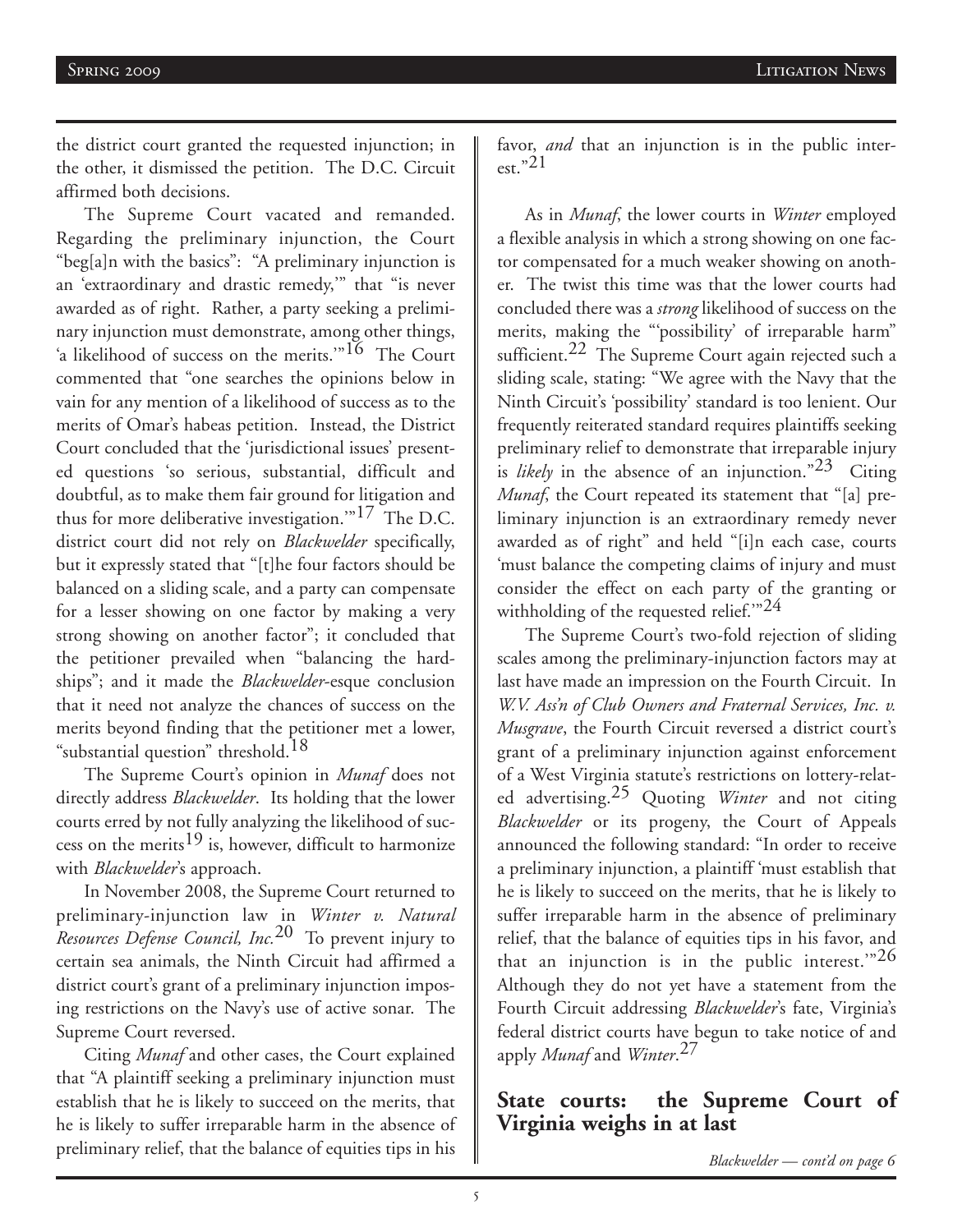# **Blackwelder** *cont'd from page 5*

On June 6, 2008, six days before *Munaf*, the Supreme Court of Virginia decided *Levisa Coal Co. v. Consolidation Coal Co.*, 28 bringing some clarity to state law regarding preliminary injunctions.

*Levisa Coal* presented an odd procedural posture. The plaintiff sought injunctive and declaratory relief, but the parties "engaged in a lengthy period of discovery before Levisa Coal sought a hearing to request entry of a preliminary injunction."<sup>29</sup> After an extensive evidentiary hearing, the circuit court concluded that Levisa had an adequate remedy at law and that preliminary-injunctive relief could result in "'astro-

**Although Levisa Coal clarifies that certain equitable principles are central to preliminary-injunctive relief, the case does not express the sum total of factors that may apply in a particular case.**

nomical' harm" to Consolidation. $30$  Consolidation submitted a draft order denying the preliminary injunction, and Levisa submitted a number of objections. The court entered a modified version of Consolidation's order that "in substance reflected the court's rulings on Levisa Coal's requests for a preliminary injunction and declaratory relief." Despite the fact that Consolidation's draft had not done so, the court's order provided that it was a final order. $31$ 

The Supreme Court of Virginia first noted that the procedural posture of the case—specifically the fact that "the hearing was noticed on Levisa Coal's request for a temporary injunction"—meant that it did not need to address all of the assignments of error.<sup>32</sup> The Court's explicit attention to this detail suggests that *Levisa Coal* should be construed to apply to preliminary injunctions.

After reversing because the circuit court erred on a legal issue on which it based its denial of injunctive relief, the Court addressed both Levisa's standing to seek preliminary-injunctive relief and the proper standards to apply to such a request. The Court noted that Consolidation had "urged the application of a four-factor approach for determining whether a preliminary injunction should issue, similar to that adopted by the United States Court of Appeals for the Fourth Circuit in *Blackwelder*," but the Court expressly declined to express any opinion on that argument.<sup>33</sup>

Instead, the Court stated twice that "the granting of an injunction is an extraordinary remedy and rests on sound judicial discretion to be exercised upon consideration of the nature and circumstances of a particular

case." $34$  It also held that, "unless a party is entitled to an injunction pursuant to a statute, a party must establish the 'traditional prerequisites, i.e., irreparable harm and lack of an adequate remedy at law' before a request for injunctive relief will be sustained." $35$  The Court rounded out its discussion with substantial detail on how these prerequisites apply in a trespass case, a discussion that included the relative harms to the parties.<sup>36</sup>

Although *Levisa Coal* clarifies that certain equitable principles are central to preliminary-injunctive relief, the case does not express the sum total of factors that may apply in a particular case. In addition to individual case factors, the rationales behind other permanent injunctive relief prerequisites may apply in the preliminary context as well. For example, a court may require some showing that future harm is likely if an injunction is to be issued to prevent such harm, and requested injunctive relief must be both specific and practical.<sup>37</sup>

#### **Conclusion**

Virginia litigants, in both federal and state court, must carefully apply these recent decisions to their facts. *Winter* and *Munaf* dictate that federal courts are to apply the four-factor test for preliminary-injunctive relief in a straightforward way. These cases also may signal that preliminary injunctions will be tougher to obtain because litigants may no longer use "sliding scales" to downplay one factor because of a strong position on another factor. The Virginia state-court landscape remains less certain than the federal one, but the Supreme Court of Virginia now has provided substantial guidance.

<sup>&</sup>lt;sup>1</sup> As in § 8.01-628, the proper terminology in Virginia state court is to speak of "temporary" and "permanent" injunctions. "Preliminary" injunc-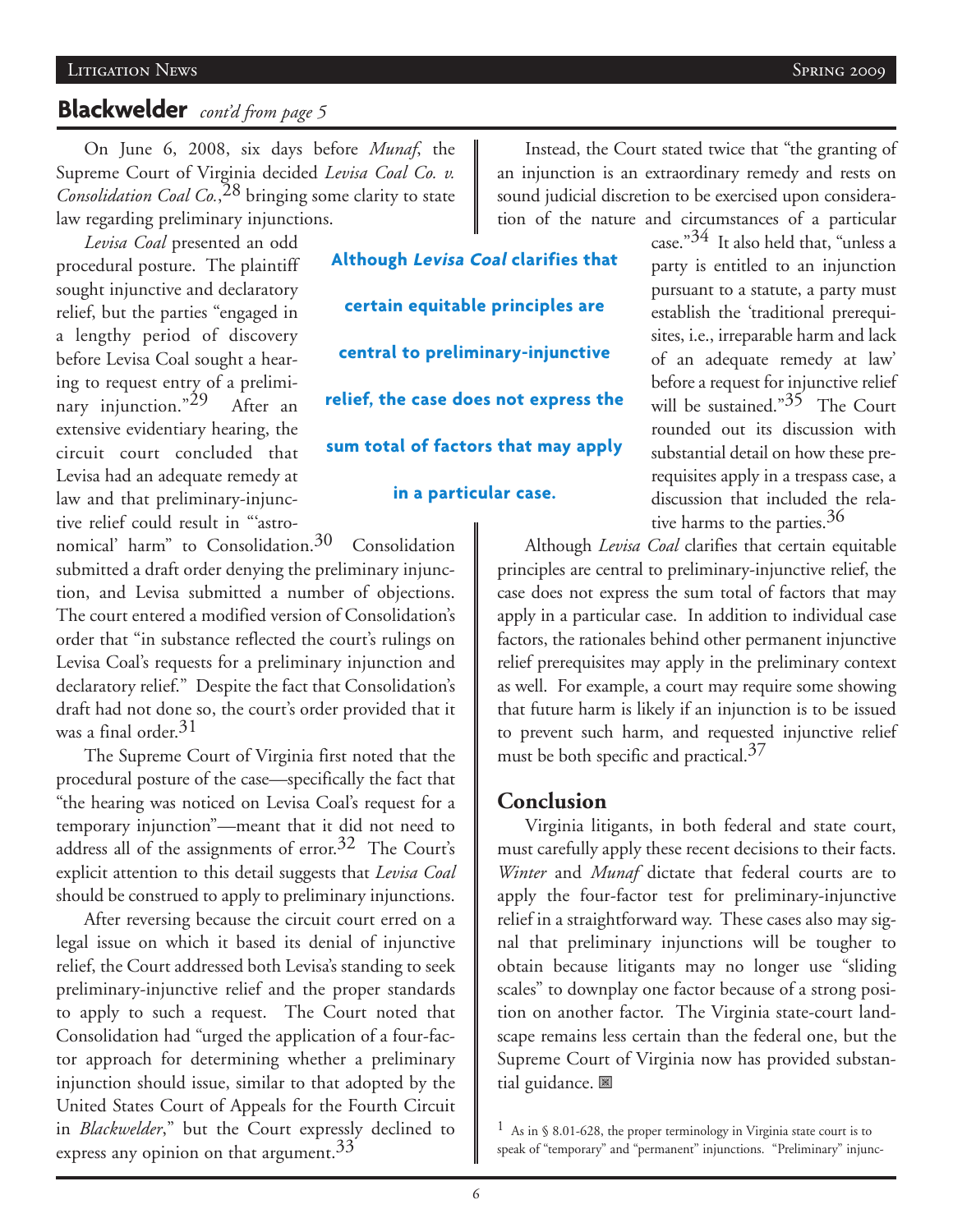tions are a federal term. For the sake of convenience, to avoid any confusion between "temporary" injunctions and the federal concept of "temporary restraining orders," and because the federal term is probably more widely known, however, this article refers to "preliminary" injunctions throughout.

2 550 F.2d at 194-95.

3 *See, e.g.*, *id.*; *accord Rum Creek Coal Sales, Inc. v. Caperton*, 926 F.2d 353, 359 (4th Cir. 1991).

4 *Blackwelder*, 550 F2d. at 195; *Rum Creek*, 926 F.2d at 359.

5 *Sun Microsystems, Inc. v. Microsoft Corp. (In re Microsoft Corp. Antitrust Litig.)*, 333 F.3d 517, 526 (4th Cir. 2003).

6 *Safety-Kleen, Inc. v. Wyche*, 274 F.3d 846, 859 (4th Cir. 2001). Or, as prior cases stated in a more verbose manner, it is "'enough that the plaintiff has raised questions going to the merits so serious, substantial, difficult and doubtful, as to make them fair ground for litigation and thus for more deliberate investigation." *Blackwelder*, 550 F.2d at 195; *accord Rum Creek*, 926 F.2d at 359.

7 *In re Microsoft Corp. Antitrust Litig.*, 333 F.3d at 526 (quoting *Rum Creek*, 926 F.2d at 359).

8 *Blackwelder*, 550 F.2d at 195 n.3; *see also Direx Israel, Ltd v. Breakthrough Medical Corp.*, 952 F.2d 802, 808 (1991).

9 *Capital Tool & Mfg. Co. v. Maschinenfabrik Herkules*, 837 F.2d 171, 173 (4th Cir. 1988).

10 *See, e.g.*, *Danville Historic Neighborhood Ass'n v. City of Danville*, 64 Va. Cir. 83, 83-84 (Danville 2004); *SmartMail Servs. v. Ellis*, 66 Va. Cir. 507 (Chesterfield 2003); *Hotjobs.com, Ltd. v. Digital City, Inc.*, 53 Va. Cir. 36, 39 (Fairfax 2000); *Seniors Coalition, Inc. v. Senior Foundation, Inc.*, 39 Va. Cir. 344 (Fairfax 1996); *Ible v. Commonwealth*, 11 Va. Cir. 130, 131 (City of Richmond 1987). The Fourth Circuit treats preservation of the status quo as a primary purpose of preliminary injunctive relief, not as a factor in the test for whether such relief will be awarded. *See Capital Tool*, 837 F.2d at 172 ("the purpose of a preliminary, as opposed to a final, injunction 'is merely to preserve the relative positions of the parties until a trial on the merits can be held'") (quoting *University of Texas v. Camenisch*, 451 U.S. 390, 395 (1981)).

11 274 F.3d at 868 (emphasis in original). Judge Widener wrote that he "share[d] the extent of Judge Luttig's dissatisfaction with our circuit's *Blackwelder* decision and cases following, even if my reasoning may not be exactly the same." *Id.*

12 *Id.* at 869-70 (citing *Doran v. Salem Inn, Inc.*, 422 U.S. 922, 931-32 (1975)). Judge Luttig went on to write that *Blackwelder* weakened the intellectual rigor and accountability of the judiciary, labeling it an example of "the intellectually lazier and jurisprudentially misbegotten enterprise of decision by personal policy preference." *Id.* at 871. In the end, he concluded that "the saving grace that I find for our bald departure from the standard repeatedly articulated by the Supreme Court is that our fealty to *Blackwelder* and *Rum Creek Coal* has been, at least in recent years, more rhetorical than real, as we have hewed closer and closer to the Supreme Court standard." *Id.*

13 *See In re Microsoft Corp. Antitrust Litig.*, 333 F.3d at 526 (noting the criticism but holding that "we remain bound by the test as it has been consistently articulated and applied by prior appeals"); *Scotts Co. v. United Indus. Corp.*, 315 F.3d 264, 271 n.2 (4th Cir. 2002) (same).

14 *E.g.*, *In re Microsoft Corp. Antitrust Litig.*, 333 F.3d at 526; *see also*

*Equity in Ath. v. United States Dep't of Educ.*, 291 Fed. Appx. 517, 520 (4th Cir. 2008); *HCI Techs., Inc. v. Avaya, Inc.*, 241 Fed. Appx. 115, 120-121 (4th Cir. 2007).

15 553 U.S. \_\_\_, 128 S.Ct. 2207 (2008).

16 *Id.* at 2219.

17 *Id.* (quoting *Omar v. Harvey*, 416 F. Supp. 2d 19, 23-24 (D.C. 2006)).

- 18 *Omar*, 416 F. Supp. 2d at 22, 29.
- 19 *See Munaf*, 128 S.Ct. at 2219.
- 20 129 S.Ct. 365 (2008).
- 21 *Id.* at 374 (emphasis added, citations omitted).
- 22 *Id.* at 375.
- 23 *Id.*
- 24 *Id.* at 376.

25 553 F.3d 292, 307 (4th Cir. 2009).

26 *Id.* at 298 (quoting *Winter*, 129 S.Ct. at 374). *Musgrave* remains the Fourth Circuit's last word on the matter, as of April 3.

27 *See Lorillard Tobacco Co. v. S&M Brands, Inc.*, 2009 U.S. Dist. LEXIS 40371 at 9-11 (E.D. Va. May 13, 2009) (acknowledging criticism of Blackwelder within the Fourth Circuit and that Munaf has changed the landscape by requiring demonstration of a likelihood of success on the merits); *Quesenberry v. Volvo Group N. Am., Inc.*, 2009 U.S. Dist. LEXIS 22468 at 27 (W.D. Va. Mar. 10, 2009) (referring to Winter as setting forth a "somewhat revised standard" that was then employed by the Fourth Circuit in *Musgrave); Signature Flight Support Corp. v. Landow Aviation Ltd. P'ship*, 2009 U.S. Dist. LEXIS 2541 at 4-6, 37 (E.D. Va. Jan. 14, 2009) (beginning by stating the Blackwelder "balanceof-hardship" test, but citing and relying on both *Munaf* and *Winter* in denying a preliminary injunction).

28 276 Va. 44, 662 S.E.2d 44 (2008).

 $29$  276 Va. at 52, 662 S.E.2d at 48. The Complaint was filed on June 10, and the preliminary injunction hearing took place on November 15 and 16. *See id.* at 51, 52, 662 S.E.2d at 47, 48. Such a delay certainly casts doubt on the need for pre-judgment injunctive relief.

30 *Id.* at 54-55, 662 S.E.2d at 49.

31 *Id.* at 55, 662 S.E.2d at 50.

33 *Id.* at 60 n.6, 662 S.E.2d at 53 n.6. Although some may lament that the "posture" of the appeal in *Levisa Coal* led the Court to conclude that it was "not necessary" for it to express an opinion on *Blackwelder*, *id.*, the developments in federal courts' preliminary injunction standards since June 2008 suggest that the Court's caution has rewarded practitioners by avoiding the state's highest court endorsing an analysis implicitly but clearly rejected by the United States Supreme Court.

34 *Id.* at 60, 61, 662 S.E.2d at 53. The Court labeled this statement both as "well established principles" and "the guiding principle." *Id.*

35 *Id.* at 61, 662 S.E.2d at 53; *accord Bradlees Tidewater, Inc. v. Walnut Hill Inv., Inc.*, 239 Va. 468, 471-72, 391 S.E.2d 304, 306 (1990) ("as a general rule, proof of irreparable damage is absolutely essential to the award of injunctive relief"). The Supreme Court of Virginia has occa-*Blackwelder — cont'd on page 15*

<sup>32</sup> *Id.*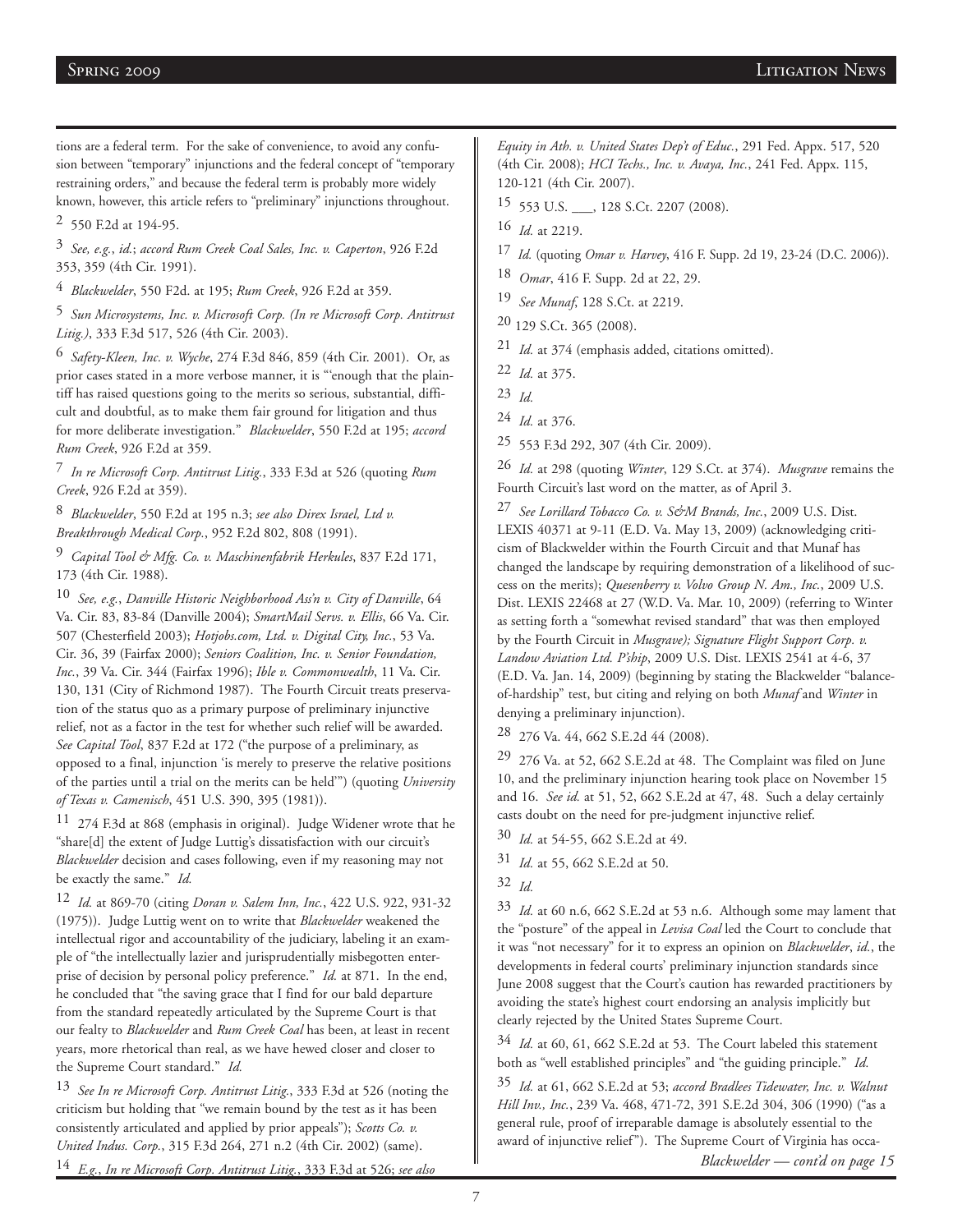# **Strategies for Defending Against Non-Compete Litigation**

*by R. Scott Oswald and Jason Zuckerman*

## **I. Introduction**

To prevent losing valuable employees and trade secrets to competitors, a growing number of employers are requiring employees to sign non-compete agreements. In the current economic climate, it is fairly challenging for most persons to find work. Trying to find a job that is consistent with the limitations in a non-compete can be unduly burdensome and in some instances may preclude a laid-off worker from earning a livelihood, without receiving any compensation from the former employer whose restrictive covenant is preventing the employee from working. The good news for employees is that in Virginia, non-competes are critically examined and a broad-form agreement that is not narrowly tailored to serve the employer's business interest is likely unenforceable. In addition, an employer's effort to enforce an invalid non-compete can give rise to sanctions and tort liability. This article suggests strategies to consider when defending against a lawsuit seeking to enforce a non-compete.<sup>1</sup>

## **II. Is the Restrictive Covenant Valid?**

In Virginia, courts enforce non-compete agreements only when "the contract (1) is narrowly drawn to protect the employer's legitimate business interest, (2) is not unduly burdensome on the employee's ability to earn a living, and (3) is not against public policy."<sup>2</sup> This analysis focuses primarily on the following factors: (1) the temporal scope of the non-compete; (2) the geographic scope of the non-compete; and

(3) the clarity and unambiguous nature of the noncompete.

In other words, an employer must narrowly tailor

the time, function, and geographic restrictions in a noncompete agreement to protect nothing more than its legitimate business interest.<sup>3</sup>

# **A Non-Compete Must be Narrowly Drafted**

In *Omniplex World Servs. Corp. v. United States Investigations Serv.*, 4 for example, the Virginia Supreme Court held that the non-compete provision in question was overly broad and unenforceable because the language of the restrictive covenant barred the employee from performing "any services… *for any other employer* in a position supporting OMNIPLEX's customer."> The employee provided "general administrative security support, monitoring alarms and intrusion detection system[s]" for her employer, Omniplex.<sup>6</sup> After a few months of employment with Omniplex, the employee received a job offer for an administrative assistant position with another company where her duties would be limited to arranging travel, and obtaining visas and passports.<sup>7</sup> Despite the obvious differences between the employee's new duties and those performed in her former position, Omniplex filed suit against her to enforce the non-compete. According to Omniplex, the employee violated the non-compete by working for an employer who supported an Omniplex customer.<sup>8</sup> The Court, however, rejected Omniplex's argument, finding that a covenant not to compete is enforceable only where it prohibits employees from competing directly with the former employer or prevents employment with a direct competitor, not where it prohibits a former employee from any form of employment, including work wholly unrelated to the employee's work for the former employer.<sup>9</sup> The Virginia Supreme Court reiterated this principle in *Motion Control Sys. Inc. v. East.,*10 when it declared a non-compete unenforceable because it "imposed additional restraints which [were] greater than reasonably necessary to protect [the employer] in [its] legitimate business enterprise."<sup>11</sup> In particular, the non-compete restricted a former engineering manager from doing work for "any business that designs, manufactures, sells or distributes motors." $12$  The Court found that the stated prohibitions could include a wide range of enterprises unrelated to "the business actually being protected," and there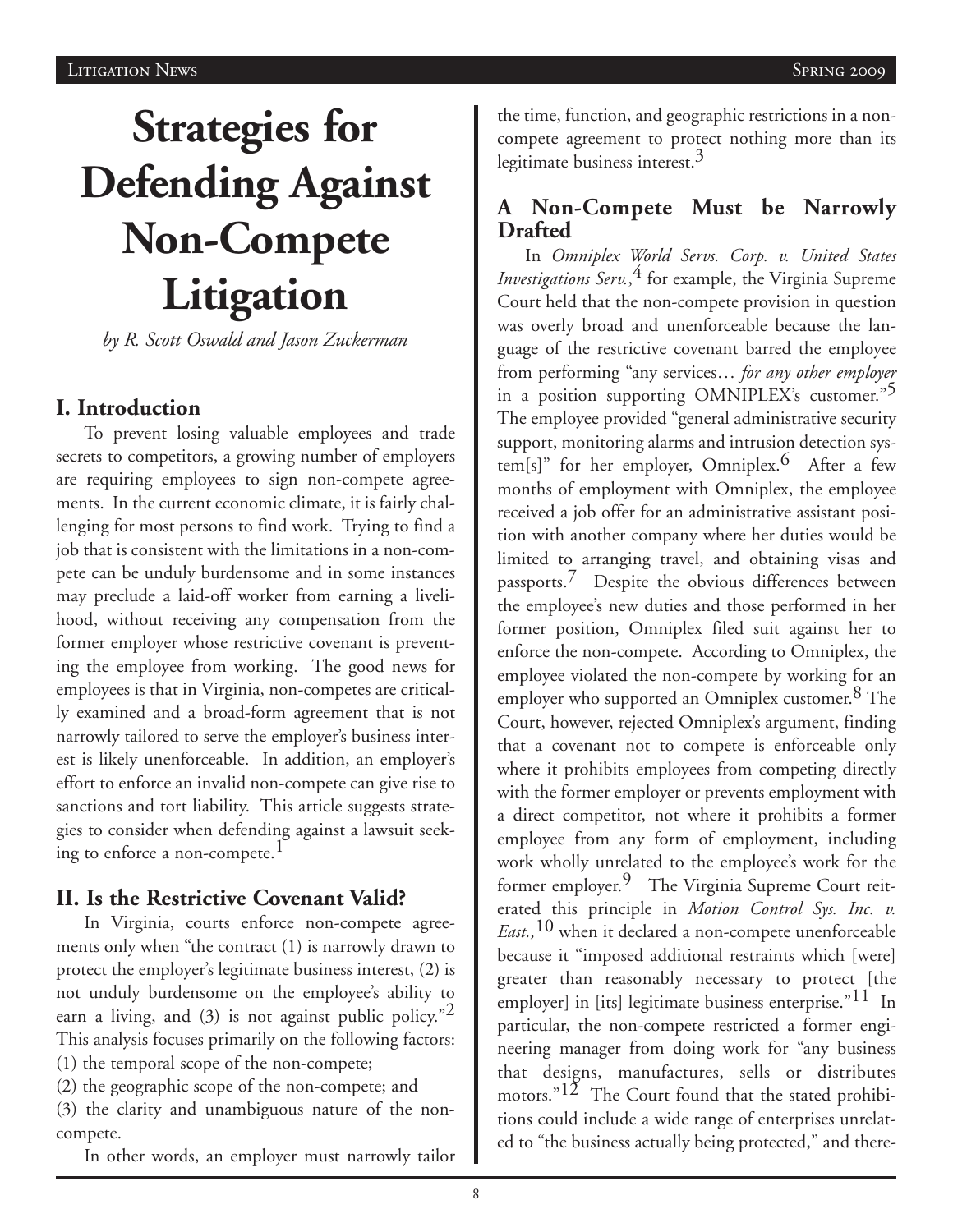fore could not be enforced.<sup>13</sup> The message to be gleaned from these cases is that a Virginia court will not enforce a non-compete that fails to limit the scope of prohibited employment to those businesses that engage in activities that are "the same or similar" to those of the former employer.

## **B Non-Compete Must Not Be Unduly Burdensome on the Employee**

To be enforceable, a non-compete must be reasonable in function, duration, and geographic scope. For example, Virginia courts likely would not enforce a restrictive covenant that forbids an employee from engaging in the business of importing cigars anywhere in the world due to the unlimited geographic scope of the provision.14 Similarly, a non-compete that prohibits a former plumber from working in any "household" in 38 states is likely unenforceable because the restriction would unduly hinder the plumber's ability to earn a living.15 Virginia courts will not enforce a restrictive covenant that is "unduly harsh, and oppressive in curtailing [an employee's] legitimate efforts to pursue her livelihood,"16 including a non-compete that:

- applies for an unlimited time;
- extends the restrictions to areas where the employer once did business; 17
- extends the restrictions to locations where the employer only intends to do business; or
- extends the geographic reach of the agreement to an area that is not coterminous with that of the business at the time of the agreement.<sup>18</sup>

In determining the reasonableness and enforceability of restrictive covenants, however, courts do not consider function, geographical scope, and duration as three separate and distinct issues,<sup>19</sup> but instead consider these limitations together.  $20$  Thus, courts will enforce an agreement that, for one year and without geographical limitations, forbids an employee from selling publications that compete with the employer's publication because it "limits the prohibited activities to those in direct competition" with the employer and "does not prohibit [the employee] from continuing to work in [his] field."21 Conversely, Virginia courts will

find a non-compete that lacks geographic limitation, applies a lengthy time restriction, and restricts "any business similar to the type of business conducted" by the corporation, unduly harsh and unenforceable.  $22$ While these examples provide guidance on what Virginia courts likely will consider reasonable, there is no hard and fast rule. Each case will turn on its own facts and the reasonableness of the restraint will, among other things, be determined by the position and seniority of the employee, the length of the employee's service, the nature of the industry, and the length of time during which any trade secrets giving rise to enforcement of a non-compete are expected to remain economically valuable to the employer.

# **C Non-Compete Must Not Be Contrary to Public Policy**

A non-compete may be unenforceable where it goes against public policy, including where the non-compete imposes anticompetitive restraints on trade,  $23$  requires an employee to abandon the only occupation for which the employee is trained, or obliges an employee to relocate in order to be able to work. For example, in *Wheeler v. Fredericksburg Orthopedic Assocs.*, *Inc.*, 24 the covenant restricted a doctor in a sub-specialty medical practice from practicing medicine within a thirty-five mile radius of his former employer. The court invalidated the restrictive covenant, finding that Fredericksburg residents would suffer irreparable harm if the former employee was not allowed to practice medicine within a thirty-five mile radius of the city. In general, a Virginia court is likely to find a non-compete that restrains trade and defeats competition void as against public policy and thus unenforceable under Virginia law.

# **III. Consider Filing a Declaratory Judgment Against the Employer**

Where a former employer threatens to bring an action to enforce an invalid non-compete, consider striking first by filing a declaratory judgment action to declare the non-compete unenforceable. This strategy turns the table by forcing the employer to defend the

*Non-Compete Litigation — cont'd on page 10*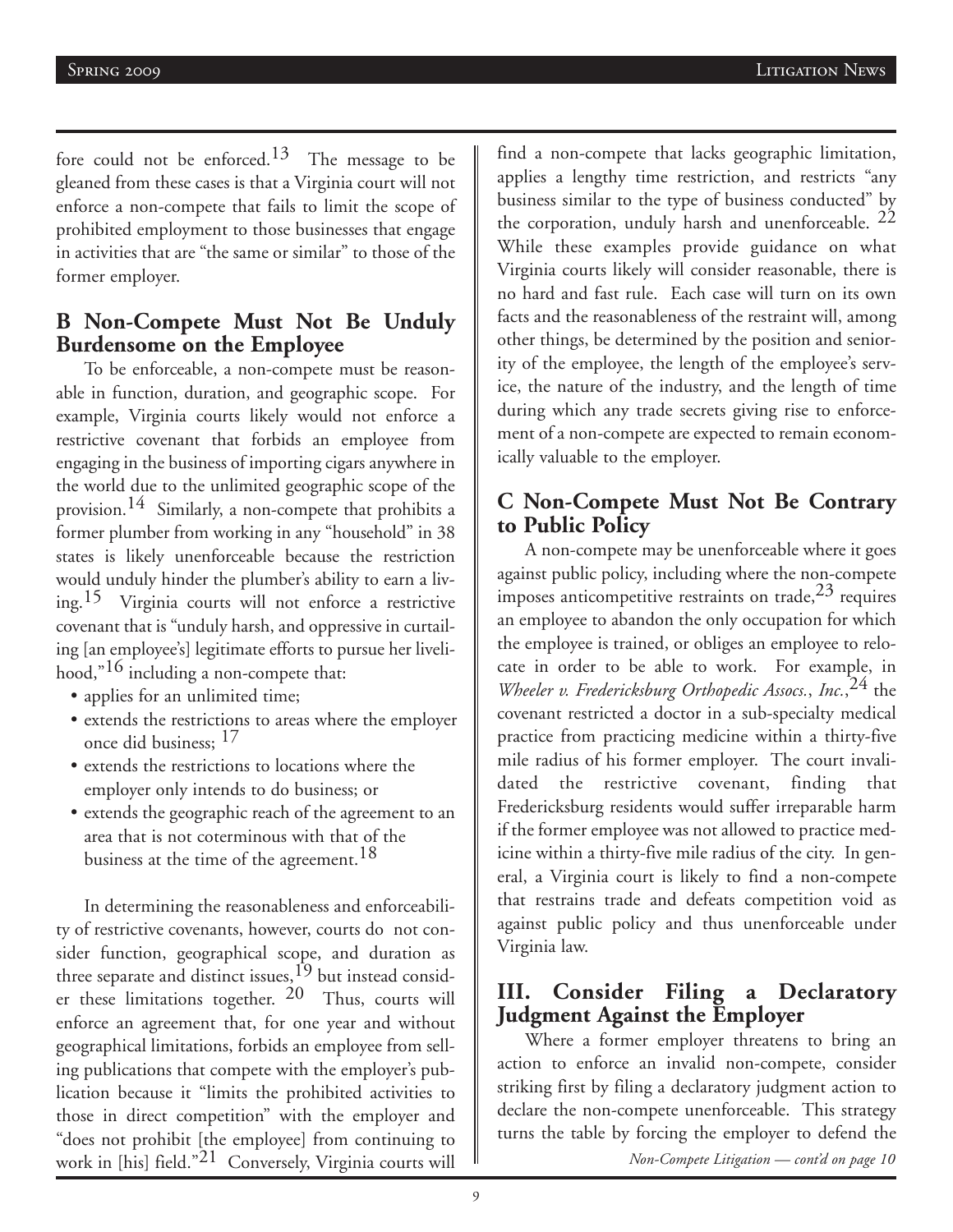#### Litigation News Spring 2009

# **Non-Compete Litigation** *cont'd from page 9*

validity of the non-compete and puts the plaintiff in the driver's seat. Prior to pursuing this strategy, however, it is important to evaluate potential counterclaims that the employer may bring once it is sued.

# **IV. Assert the "Unclean Hands" Defense**

To challenge an employer's attempt to enforce a non-compete, an employee may rely upon the "unclean hands" doctrine. According to this doctrine, "he who asks equity must do equity, and he who comes into equity must come with clean hands."25 In the context of non-compete litigation, this doctrine provides that a court of equity will not enforce a non-compete where there is evidence demonstrating that the employer engaged in wrongful or inequitable conduct with respect to the matter in litigation. This defense is often raised where an employer unilaterally changes the terms and conditions of the employment agreement or breaches the employment agreement by refusing to pay an employee for owed wages and bonuses.<sup>26</sup> Other types of employer conduct that might constitute unclean hands include sexual harassment, racial discrimination, termination without cause, and retaliation against an employee who discloses information about the employer's violation of a federal or state regulation.

# **V. Potential Tort Liability for Attempting to Enforce an Unenforceable Non-Compete**

To apply maximum pressure on a former employee to comply with a non-compete, some employers routinely send demand letters to a former employee's new employer demanding that the new employer terminate its relationship with the employee. Where the employer is seeking to enforce an invalid non-compete, this tactic can give rise to tort liability. $27$ 

Virginia courts recognize a cause of action for tortious interference of a business or contractual relationship where there is an "intentional interference with contract inducing or causing a breach or termination of the relationship or expectancy."28 The tort of tortious interference requires a plaintiff to establish: (1) the existence of a valid contractual relationship or business expectancy; (2) knowledge of the relationship or

expectancy on the part of the interferer; (3) intentional interference inducing or causing a breach or termination of the relationship or expectancy; and (4) resultant damage to the party whose relationship or expectancy has been disrupted.29 While Virginia courts have not yet addressed a claim for tortious interference against a former employer, cases from other states hold that a former employer can be liable for tortious interference where a new or potential employer withdraws an offer of employment because the former employer, in bad faith, threatened to enforce a non-compete. In *Voorhees v. Guyan Mach. Co.*, 30 a West Virginia court recognized a claim for tortious interference where a former employee's new employer terminated his employment after receiving threats that the former employer "would go to the highest court of the land to enforce [the non-compete]," and the employee was terminated by his new employer. The *Voorhees* Court concluded that the extent of competition between the former and new employer was so minimal that the former employer lacked a legitimate business interest warranting enforcement of the non-compete. The employee recovered both compensatory and punitive damages for the harm he suffered as a result of the employer's improper threat to enforce an unenforceable non-compete.

# **VI. Potential Sanctions for an Employer Seeking to Enforce an Invalid Non-Compete**

Virginia law prevents courts from revising or "bluepenciling" overly broad portions of a non-compete to sever unenforceable provisions. Thus, if one provision is invalid, the entire non-compete is invalid and unenforceable as a matter of law. If an employer seeks to enforce a non-compete that is obviously void, an employee may move for sanctions against the employer and its attorney for bringing a frivolous suit.

# **VII. Request the Inclusion of a Garden-Leave Provision**

Before signing a non-compete agreement, an employee should request that the employer include a "garden-leave" provision in the non-compete. A garden-leave clause requires the employer to continue pay-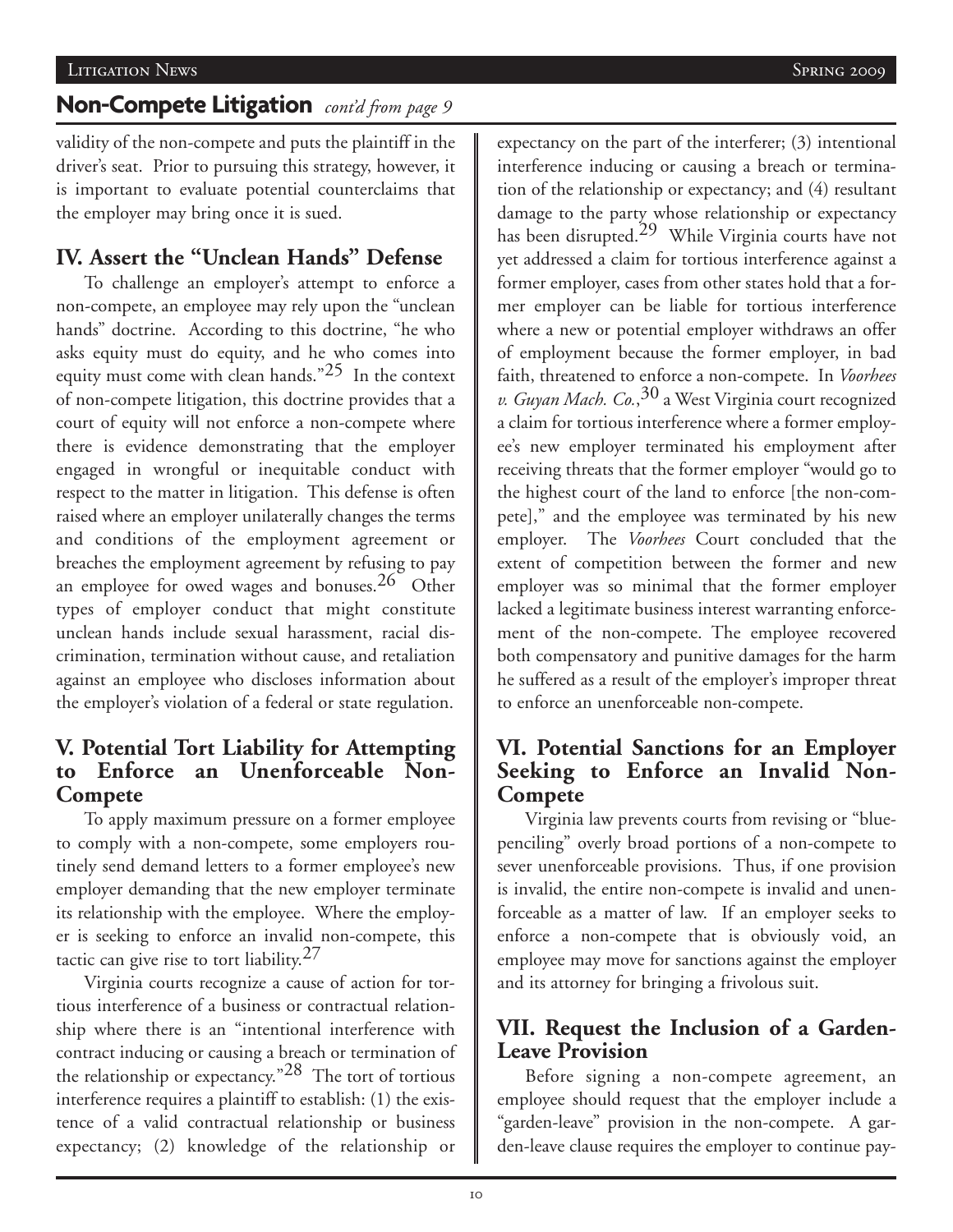ing the former employee her salary and benefits in exchange for the employee's agreement not to compete with the employer. This arrangement benefits both the employer and the employee because it gives employers necessary protection against unfair competition yet ensures that employees are financially secure during the non-compete period. While Virginia courts have not yet addressed the enforceability of a garden-leave provision, other courts have held that a former employee is entitled to garden-leave pay where she is unable to find new employment because of a non-compete.<sup>31</sup>

#### **VIII. Conclusion**

In sum, an employee faced with a lawsuit to enforce a non-compete or faced with the threat of non-compete litigation has many options to challenge the enforceability of the non-compete, including the unclean hands defense. In addition, an improper attempt by an employer to enforce a non-compete can give rise to tort liability and sanctions. As a lawsuit to enforce a noncompete is typically accompanied by a motion for a preliminary injunction or a motion for a temporary restraining order, it is critical to quickly assess and implement options available to the employee to gain the upper hand in the litigation.

*R. Scott Oswald and Jason Zuckerman are Principals at The Employment Law Group law firm Washington, D.C., where they represent individuals in employment disputes, including non-compete litigation. The authors thank Tadena Simpson for her contributions to this article.*

<sup>1</sup> This article is intended only to provide basic information concerning non-compete litigation. It is not, nor is it intended to be, legal advice upon which you should rely or act.

2 *Omniplex World Servs. Corp. v. United States Investigations Servs., Inc*., 270 Va. 246, 249 (2005).

3 *Simmons v. Miller,* 261 Va. 561, 581 (2001) (holding that analysis of the three factors "requires consideration of the restriction in terms of function, geographic scope, and duration."); *See also Advanced Marine Enters., Inc. v. PRC, Inc.*, 256 Va. 106, 119 (1998) (finding that eight-month duration informed the evaluation of both the geographic scope and function components of a restrictive covenant).

4 *Omniplex*, 270 Va. at 250 (2005).

5 *Id*.

6 *Id.* at 248.

7 *Id.*

8 *Id.* at 254.

9 *Id.* at 249.

10 *Motion Control Sys., Inc. v. East*, 262 Va. 33, 36 (2001). *See also Modern Env't Inc. v. Stinnett*, 263 Va. 491, 493-94 (2002). 11 *Id.*

12 *Id.* at 38.

13 *Id.* at 36, 38.

14 *Id.*

15 *Phoenix Renovation Corp. v. Rodriguez,* 439 F. Supp. 2d 510, 521-22 (E.D. Va. 2006)

16 *Simmons v. Miller*, 261 Va. 561, 581 (2001) (finding a noncompete agreement to be unenforceable where the restriction was lengthy in duration, was without any geographical limitation, and was unduly harsh and oppressive in curtailing the employee's legitimate efforts to pursue her livelihood).

17 *Roanoke Eng'g Sales Co. Inc. v. Rosenbaum,* 223 Va. 548, 553 (1982).

18 *See e.g., Meissel v. Finley*, 198 Va. 577, 582 (1956) (affirming non-compete agreement that prohibited former partner from writing insurance or surety bonds for five years within 50-mile radius).

19 *Omniplex,* 270 Va. at 255.

20 *Id*.

21 *Mkt. Access Int'l., Inc.*, *v. KMD Media, LLC,* 272 Va. Cir. 355, 359 (Fairfax County 2006) (non-compete agreement that had no geographical limitation was still enforceable because it allowed employee to continue to work in his field).

22 *Simmons*, 261 Va. at 581.

23 *Omniplex*, 270 Va. at 249 (concluding that "[b]ecause such restrictive covenants are disfavored restraints on trade… any ambiguities in the contract will be construed in favor of the employee.").

24 *Wheeler v. Fredericksburg Orthopedic Assoc.*, 44 Va. Cir. 399, 402 (1998).

25 *Albert v. Albert*, 38 Va. App. 284, 299 (2002) (citing *Walker v. Henderson*, 151 Va. 913, 927-28 (1928)).

26 *Parr v. Alderwoods Group, Inc.*, 268 Va. 461(2004) (Employer's breach of the integrated contract precluded it from enforcing the remaining provisions of the contract, including the non-compete provisions. Accordingly, employee was relieved of any obligations under the restrictive covenant).

27 *Hilb, Rogal & Hamilton Co. of Richmond v. DePew*, 247 Va. 240 (1994) (articulating the rule that a tort action exists against one who intentionally interferes with another's contractual rights).

*Non-Compete Litigation — cont'd on page 20*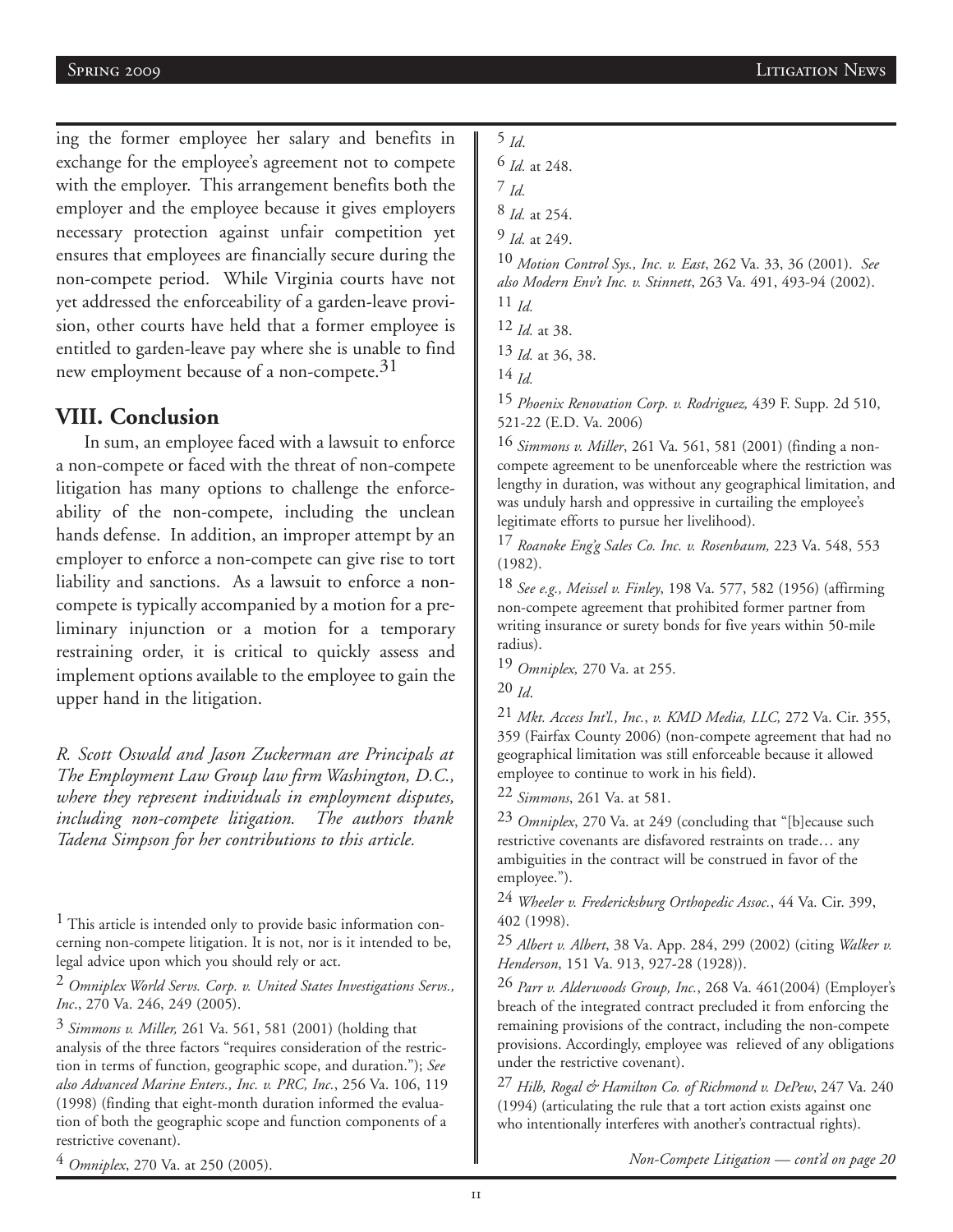# **Assigning Cross-Error in a "Failure to Rule" Situation: Waiver Possibility Presents Unexpected Danger**

*by Stephen R. McCullough, L. Steven Emmert, and Frank K. Friedman* 

Attorneys who pay any attention at all to appellate practice know that the appellant has to assign specific errors in the petition for appeal, or else the whole process will be cut painfully short. This requirement also applies to appellees who are dissatisfied with some aspect of the final judgment. They must assign crosserror to those unfavorable rulings, or else those issues on which they lost at trial become final.

Ordinarily, assigning cross-error is straightforward enough. In the typical scenario, one party has prevailed and the other party has filed a petition for appeal to the Supreme Court of Virginia. If the appellee's counsel believes the circuit court or the Court of Appeals has made a prejudicial error, he must assign cross-error in the brief in opposition to bring that error to the attention of the Supreme Court, despite the fact that his client prevailed below. Va. S. Ct. R. 5:18(b). If no cross-error is assigned, the court will not consider the issue on appeal. *Id.; Commonwealth v. Luzik*, 259 Va. 198, 206, 524 S.E.2d 871, 876 (2000) ("[I]f a matter is appealed and a party fails to preserve a challenge to an alleged error by the trial court by assignment of error or cross-error, the judgment of the trial court becomes final as to that issue."). For example, the circuit court may have ruled favorably on the question of liability, but erred in some respect in calculating damages. Alternatively, the Court of Appeals may have

explicitly rejected one theory, but affirmed the circuit court's judgment on a second theory. In those instances, where there is a *tangible ruling* of the court that goes against the prevailing party, that ruling clearly calls for an assignment of cross-error.<sup>1</sup>

But the Supreme Court sometimes holds that a prevailing party must make an assignment of crosserror when a circuit court or the Court of Appeals has simply declined or "failed to rule" on a particular point of law. *See Horner v. Dept. of Med. Health*, 268 Va. 187, 194, 597 S.E.2d 202, 206 (2004), *Loving v. Hayden*, 245 Va. 441, 445, 429 S.E.2d 8, 11 (1993) and *Wells v. Shoosmith*, 245 Va. 386, 288 n.1, 428 S.E.2d 909, 910 n.1 (1993). This situation can arise in seemingly harmless settings. Attorneys often present their cases based on a number of alternative arguments or theories. A circuit court or the Court of Appeals often will rule on one of the theories and decline to rule on the others. In other words, the court from which the appeal initiated has not *rejected* the alternative theories; it simply declined to rule because it saw no need to do so, having already made a case-dispositive ruling. The failure to assign cross-error in this situation can prove fatal to the party who prevailed at trial.

*Wells v. Shoosmith* illustrates this reading of the cross-error rule. *Wells* involved a dispute over the validity of leases to land. The property owner argued that the description of the land in the leases was so vague that it made the leases invalid. He also contended that the documents were in fact mere licenses and that the licenses had been revoked. *Id*. at 387, 428 S.E.2d at 910. The trial court ruled in favor of the owner on the first ground, and found it unnecessary to rule on the second issue. On appeal, the Supreme Court reversed the trial court's ruling on the vagueness ground. To the owner's dismay, it then ruled that the revocation theory was waived because the chancellor had not ruled on the issue and the land owners had "failed to assign cross-error to the chancellor's failure to rule for them on this issue." *Id*. at 391-92, 428 S.E.2d at 913. The case was not returned to the trial court to address the undecided issues.

The same result occurred recently in *Virginia Baptist Homes v. Botetourt County*, 276 Va. 656, 668 S.E.2d 119 (2008), in which the trial court made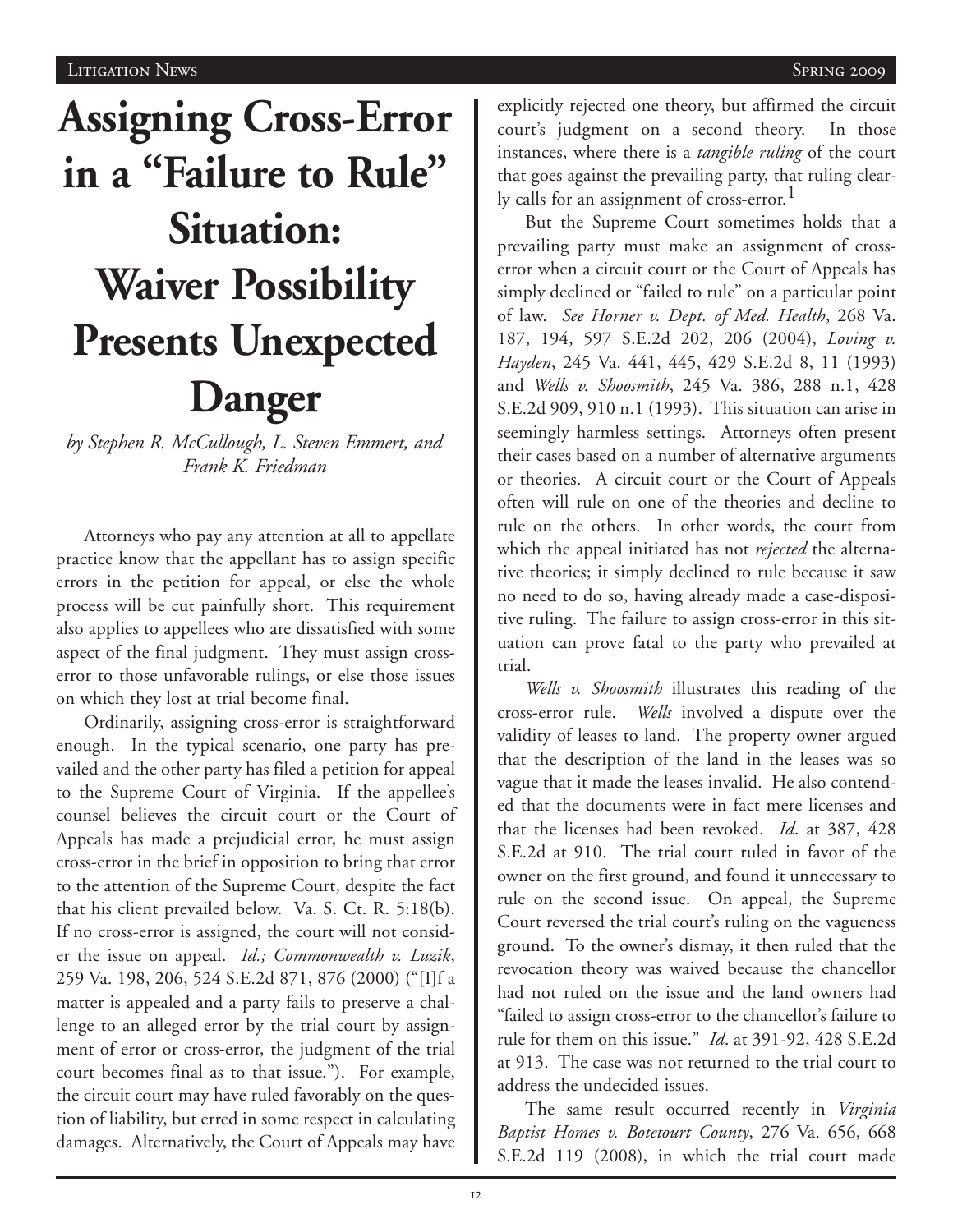#### Spring 2009 Litigation News

detailed and sweeping findings that a retirement community was neither "religious" nor "benevolent." The circuit court, having disposed of the case, did not reach the separate question of whether the community was "not for profit." When the Supreme Court overturned

the trial court's decision, it also ruled that it would not address the alternative ground of whether the home was a nonprofit. The Court reasoned that there was no assignment of cross-error by the County with respect to a "lack of finding" by the trial court on this issue. Therefore, the Court reversed the trial court and entered final judgment, without remanding the case to the trial court to resolve whether the home was a nonprofit. *Id.* at 669, 668 S.E.2d at 125.

**But the Supreme Court sometimes holds that a prevailing party must make an assignment of cross-error when a circuit court or the Court of Appeals has simply declined or "failed to rule" on a particular point of law.**

dant, grounds:

**The failure to assign cross-error in this situation can prove fatal to the party who prevailed at trial.**

It is, of course, fairly standard procedure that the appellant—the

loser in the circuit court—must assign error to the trial court's failure to rule. *Flippo v. CSC Assoc. III, L.L.C.*, 262 Va. 48, 60-62, 547 S.E.2d 216, 223-25 (2001); *Nelson v. Davis*, 262 Va. 230, 235 n.3, 546 S.E.2d 712, 716, n.3 (2001). For example, if the judgment rests on three grounds, challenging only one of those grounds will not suffice to obtain reversal because the other two grounds upon which the judgment rests would still remain. This is different, however, from requiring the *prevailing* party to also claim error when the lower court stops short of ruling on every possible issue, for purposes of judicial economy.

But the Court does not always require cross-error when a lower court fails to rule. Two decisions illustrate this phenomenon, one very recent and one more distant. In *Nassif v. Bd. of Supervisors of Fairfax County*, 231 Va. 472, 480, 345 S.E.2d 520, 525 (1986), the County argued that when the County appealed, "Nassif should have cross-appealed and assigned crosserror to the trial court's failure to rule favorably on the other asserted basis for challenging the assessment." The Court rejected this argument as unpersuasive, noting that it would "serve no useful purpose" to require a victorious party to assign cross-error to the trial court's failure to rule in the victor's favor on alternative, redun-

When this Court rules that the judgment of a trial court is erroneous it does not matter whether that judgment is erroneous for one reason or ten; it is no longer viable. Unless we say

otherwise, the slate is wiped clean, with the result that on remand the parties begin anew. It would serve no useful purpose, we think, to require a prevailing party to assign error to his failure to win on all points in order to protect his right to a full and complete trial, should his apparent victory be reversed and the case remanded.

*Id.* at 480-81, 345 S.E.2d at 525. More recently, in *Burwell's Bay Improvement Ass'n v. Scott*, 277 Va. 325, 672 S.E. 2d 847(2009), a dis-

pute over title to land, the Court reversed the judgment of the trial court, but—noting that the trial court had not ruled on the alternative ground of adverse possession—the Court simply remanded the case to the trial court for consideration of this remaining issue. 277 Va. at 322, 672 S.E. 2d at 851. There was no cross-error assigned to the failure of the trial court to rule, and no discussion by the Court of such a requirement. The Court's treatment of the "failure to rule" in *Nassif* and *Burwell's Bay* is hard to square with the rulings in *Wells* and *Virginia Baptist Homes*.

The "failure to rule" waiver interpretation of the cross-error rule seen in *Wells* and *Virginia Baptist Homes* is counterintuitive on several levels. For a party who has prevailed, it is not obvious—as the term "cross-error" suggests—that a failure to rule is "error." Indeed, the Supreme Court repeatedly admonishes Virginia courts not to issue advisory opinions. *See, e.g., City of Fairfax v. Shanklin*, 205 Va. 227, 229-30, 135 S.E.2d 773, 775-76 (1964). A circuit court or the Court of Appeals could reasonably conclude that, because it is ruling favorably on one theory, it need not issue an advisory (or certainly unnecessary) opinion on the remaining theories advanced by that litigant.<sup>2</sup> If

*Cross-Error — cont'd on page 14*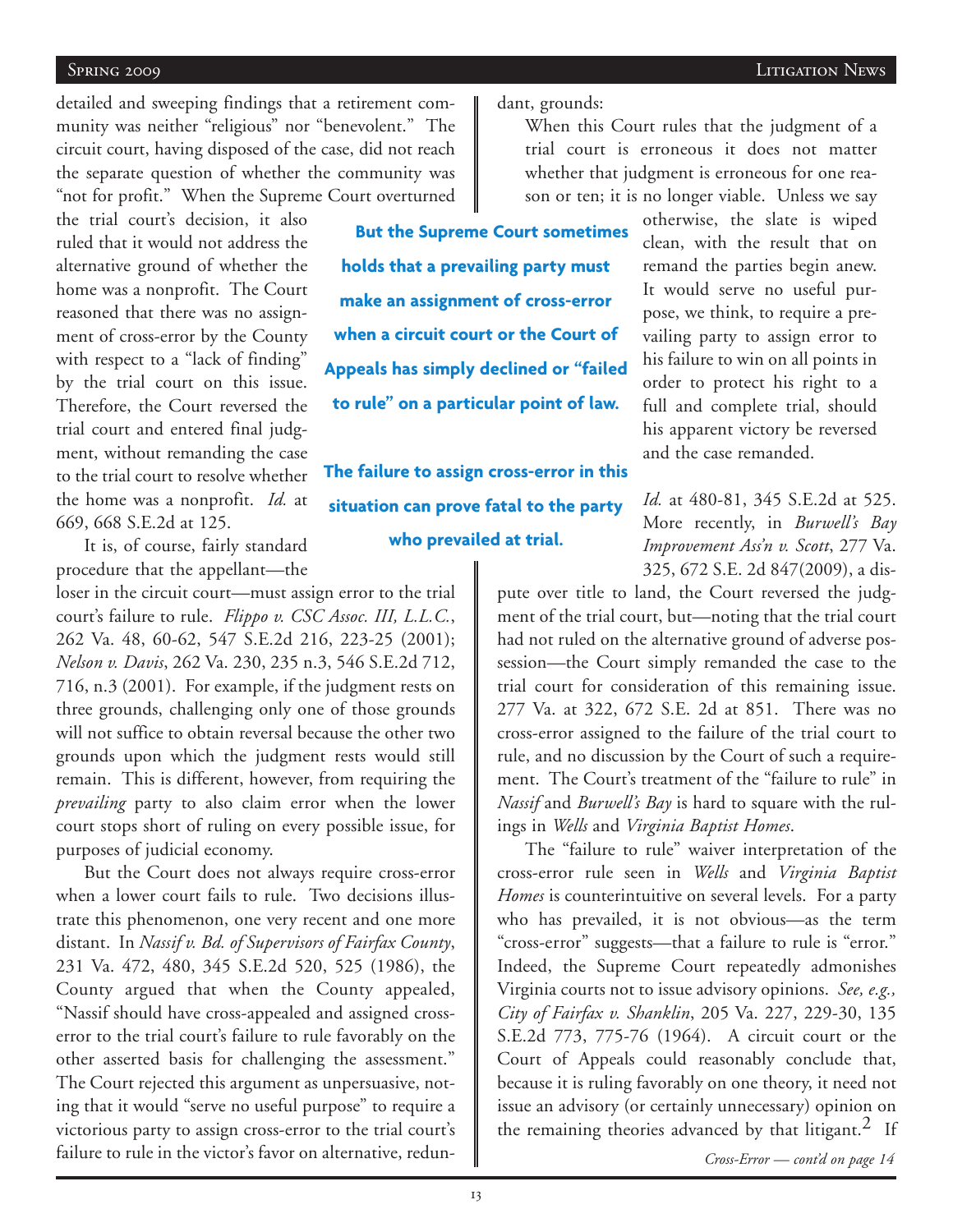# **Cross-Error** *cont'd from page 13*

this practice is sound jurisprudence, and no error has been committed, counsel may understandably believe that an assignment of cross-error is not necessary because no error is present.

There are other troublesome aspects to requiring the prevailing party to assign cross-error in a "failure to rule" situation. Virginia law provides that a lower court should not be reversed when it was correct, albeit for the wrong reason; the Supreme Court has said as much on many occasions. *See, e.g., Robbins v. Grimes*, 211 Va. 97, 100, 175 S.E.2d 246, 248 (1970) ("We do not hesitate, in a proper case, where the correct conclusion has been reached but the wrong reason given, to sustain the result and assign the right ground.") This is the well-established "right for the wrong reason" doctrine. *Mathy v. Comm*., 253 Va. 356, 362, 483 S.E.2d 802, 805 (1997); *Doswell Ltd. Ptnr. v. Virginia Elec. & Power Co.*, 251 Va. 215, 225, 468 S.E.2d 84, 90 (1996); *Richmond, F & P.R.R. v. Metro. Wash. Airports Auth.*, 251 Va. 201, 214, 468 S.E.2d 90, 98 (1996); *Hogg v. Plant*, 145 Va. 175, 182, 133 S.E. 759, 761 (1926). In fact, in these "right for the wrong reason" cases, had the court invoked the "failure to assign crosserror" rule, then arguably the result would have been a waiver rather than an affirmance. These two doctrines are fundamentally at odds with each other, and unfortunately, appellate litigants have no way to reliably predict which one the Supreme Court will apply in a given appeal.

Reversing a lower court that reached the correct result also ignores the mandate of the General Assembly that "no judgment shall be arrested or reversed" "[f]or any … defect, imperfection, or omission in the record, or for any error committed on the trial," "[w]hen it plainly appears from the record and the evidence given at the trial that the parties have had a fair trial on the merits and substantial justice has been reached." Code § 8.01-678. This language addresses a situation where the trial court reached the correct result on an erroneous rationale.

Moreover, the purpose served by requiring crosserror in a "failure to rule" situation is not clear. Because a trial involves a significant expenditure of resources, and the judgment of a court is presumed to be correct, $3$ 

a party who challenges that judgment as wrong is quite properly forced to point out with specificity where the error lies. That is why the party who seeks to *reverse* the lower court must assign error to a ruling. Ordinarily, application of cross-error falls within that logic: the party (although prevailing below) seeking to disturb an aspect of the judgment must show why the judgment is wrong. But a prevailing party who argues that the lower court was correct, although under a different rationale, is not seeking to disturb anything; he seeks to *preserve* the judgment below.

An additional source of confusion is that the Court of Appeals does not require counsel to assign crosserror in a "failure to rule" situation. The court has decisively rejected such a requirement. *See Tyszcenko v. Donatelli*, 53 Va. App. 209, 224 n.11, 670 S.E.2d 49, 57 n.11 (2008) ("requiring the *prevailing* party to object to the trial court's choice of one asserted ground for awarding the requested relief over another does not comport with our sense of logic or reason") (emphasis in original). Thus, in appeals from workers' compensation or domestic relations cases, no assignment of cross-error is required when a circuit court declines to rule on an alternative theory. Similarly, in *Driscoll v. Comm.,* 14 Va. App. 449, 451-52, 417 S.E.2d 312, 313 (1992), the Court of Appeals observed: "An appellee is subject to the limitations of Rule 5A:18 only where it asserts an error that seeks to *reverse* a judgment." (emphasis supplied)

In this respect, the Court of Appeals is in accord with both the United States Supreme Court and the Fourth Circuit. *See, e.g.*, *Catawba Indian Tribe of S.C. v. City of Rock Hill*, 501 F.3d 368, 372 (4th Cir. 2007) (noting that the court was "entitled to affirm "the district court on any ground that would support the judgment in favor of the party below" and that "[i]t is well accepted . . . that without filing a cross-appeal . . . , an appellee may rely on any matter appearing in the record in support of the judgment below.") (citing *California v. Rooney*, 483 U.S. 307, 311 (1987) and *Blum v. Bacon*, 457 U.S. 132, 137 n.5. (1982)).

Finally, there are practical difficulties with the "failure to rule" cross-error requirement. First, it is not always easy to force overworked judges to issue surplus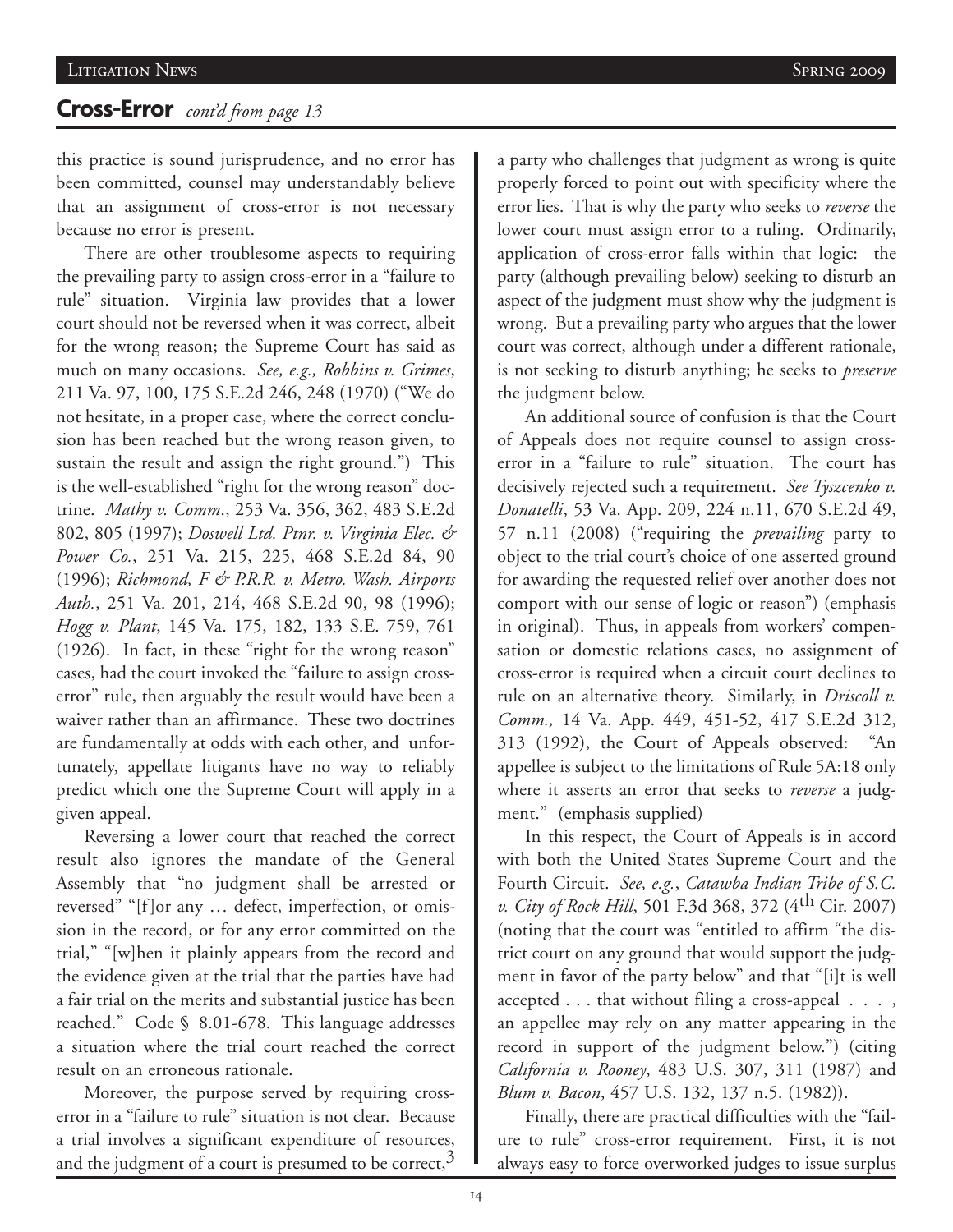decisions. Second, the waiver rule will lead to inefficient and unjust results where Circuit Court judges, who have ruled on carefully briefed dispositive issues, will then be asked to "bullet-proof" the other five remaining issues without such careful briefing or discussion. Indeed, if assigning error to a failure to rule is required, does it constitute waiver to fail to ask the trial court to rule on the additional, expensive, non-essential issues? Trial judges may well bristle at requests from winning litigants who, having already won the case, ask for redundant victories on alternative defenses or theories of recovery.

Since there is no clear delineation between waiver cases and right-for-the-wrong-reason holdings, this situation regrettably calls for a bit of defensive lawyering. Unless the Supreme Court reconsiders this interpretation of the rule, counsel defending a judgment where the circuit court or the Court of Appeals has failed to rule on a material issue should assign cross-error to that failure to rule to preserve the issue in the Supreme Court. Otherwise, a hard won victory might turn into an unexpected defeat.

*L. Steven Emmert is the current Chairman of the Appellate Practice Section of the Virginia Bar Association. Frank K. Friedman is Chairman of the Appellate Section of Woods Rogers PLC and a former Chair of the Appellate Practice Committee and the Litigation Section of the Virginia State Bar. Stephen R. McCullough is the State Solicitor General.* 

# **Blackwelder** *cont'd from page 7*

sionally spoken of irreparable harm and the lack of an adequate remedy at law in a way that makes them appear distinct. *E.g.*, *Wright v. Castles*, 232 Va. 218, 224, 349 S.E.2d 125, 129 (1986) ("Injunction is an extraordinary remedy, available only in equity. To obtain the injunction, Wright had to prove that he would suffer irreparable harm if the injunction were not granted and that he did not have an adequate remedy at law."). But there is a close relationship between these two requirements that can make them difficult to distinguish. *See, e.g.*, *Carbaugh v. Solem*, 225 Va. 310, 314, 302 S.E.2d 33, 35 (1983) ("In traditional chancery practice, lack of proof of irreparable harm is generally fatal. A court of equity will not issue an injunction, an extraordinary remedy, if the petitioner has an adequate remedy at law for the redress of his injury."); *Am-Cor, Inc. v. Stevens*, 56 Va. Cir. 245, 250 (Warren 2001) ("The concept of irreparable harm is premised on the lack of an adequate remedy at law."); *Christian Defense Fund v. Winchell & Assocs., Inc.*, 47 Va. Cir. 148, 149 (Fairfax 1998) (relying on *Blackwelder* and commenting that "The principal inquiry regarding plaintiff's 'irreparable harm' is whether an adequate remedy exists at law.").

36 *See id.* at 61-62, 662 S.E.2d at 53-54; *id.* at 61, 662 S.E.2d at 53 ("if 'the loss entailed upon [the trespasser] would be excessively out of proportion to the injury suffered by [the owner], or a serious detriment to the public, a court of equity might very properly ... deny the injunction and leave the parties to settle their differences in a court of law") (bracketed alterations in opinion).

37 *See Perel v. Brannan*, 267 Va. 691, 701, 594 S.E.2d 899, 905 (2004) (to obtain an injunction, the court must be able "to precisely define the specific actions to be performed," and the decree must not "be of the type whose enforcement would 'unreasonably tax the time, attention and resources of the court.'") (citing *Flint v. Brandon*, 32 Eng. Rep. 314 (1803), which "dismiss[ed] a bill seeking specific performance of a covenant to fill a pit" partly out of concern that "'a question may arise, whether the work is sufficiently performed'"); *WTAR Radio-TV Corp. v. Virginia Beach*, 216 Va. 892, 895, 223 S.E.2d 895, 898 (1976) (obtaining an injunction "to prevent the future commission of an anticipated wrong" depends on the nature of the wrong and on a factual showing of a "likelihood" that it will be committed; there must be "reasonable cause to believe that the wrong is one that would cause irreparable injury" and that "the wrong is actually threatened or apprehended with reasonable probability."); *Thompson v. Commonwealth*, 197 Va. 208, 212-13, 89 S.E.2d 64, 67 (1955) (to obtain an injunction related to a contract, the "nature of the contract" must be "such that specific enforcement of it will not involve too great practical difficulties."); see also *Chattin v. Chattin*, 245 Va. 302, 306, 427 S.E.2d 347, 350 (1993)  $(same)$ .  $\blacksquare$ 

<sup>&</sup>lt;sup>1</sup> Similarly, if the prevailing party objects to the admissibility of certain evidence and the evidence is admitted, that is a tangible ruling that requires an assignment of cross-error.

<sup>2</sup> *See generally Karsten v. Kaiser Foundation Health Plan*, 36 F.3d 8, 11 ( $4<sup>th</sup>$  Cir. 1994) (discussing the tension between rulings in the alternative and the prohibition on courts issuing advisory opinions).

<sup>3</sup> *See, e.g., Viney v. Commonwealth*, 269 Va. 296, 299, 609 S.E.2d  $26, 28$  (2005).  $\blacksquare$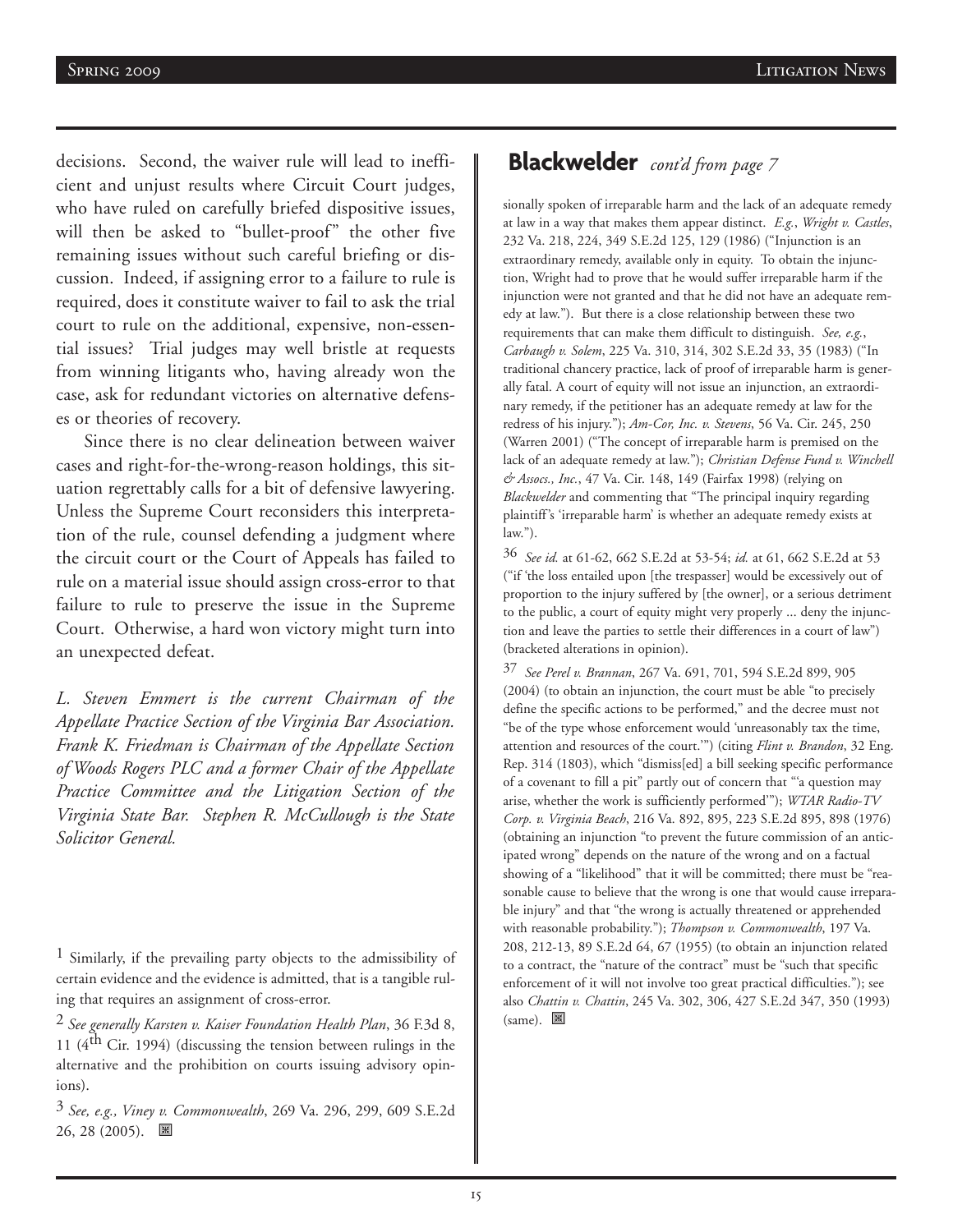# **Negligent Hiring of Independent Contractors: Re-examining** *Philip Morris, Inc. v. Emerson*

*by Timothy E. Kirtner and Ann L. Bishop*

One of your long-standing clients calls you and relates his fears that his company is about to face financial ruin because a trucking company that he hired to transport his business's freight crashed while transporting that freight—seriously injuring several people. He admits he knew that the trucking company had a shoddy safety record when he hired them. You ask whether the trucking company signed the independent-contractor agreement you prepared for him last week. Your client, calming down, says "Yes." Assured of this, you advise that even if the trucking company's poor safety record should have deterred your client from hiring it in the first place, he has little to be concerned about under Virginia law.

In the back of your mind, however, you recall that the decision in *Philip Morris, Inc. v. Emerson*<sup>1</sup> recognized a cause of action for the negligent hiring of an independent contractor. But it has always been your impression that this holding was limited to cases involving extremely hazardous activities or materials. You ask your client what the truck was carrying. He says that it was just hauling his company's cardboard boxes. "That is not a particularly hazardous cargo," you think to yourself, and confidently tell your relieved client that he is in the clear.

"Not so fast my friend."<sup>2</sup>

A recent opinion by the United States District Court for the Western District of Virginia has made it clear that *Philip Morris* applies more broadly than some may have assumed.3 In *Philip Morris,* the defendantemployer hired a woefully unqualified independent contractor to dispose of chemicals that the contractor had not identified. Those chemicals turned out to be highly toxic. When released by the contractor during its disposal efforts, they killed one person and injured several others. Among the legal theories asserted against the defendant-employer was negligent hiring of the independent contractor.

Although the chemicals handled by the independent contractor in *Philip Morris* were decidedly of a dangerous and highly toxic nature, the *Philip Morris* Court found that the activity in which the contractor was engaged was *not* ultra-hazardous. Unlike blasting cases—where the severity and extent of a blast cannot be predicted or controlled with any certainty—the risk in Philip Morris could have been eliminated by using reasonable care. $4$  Thus, rather than limiting its holding to "near ultra-hazardous activities" or "extremely hazardous activities," the *Philip Morris* court recognized a more general cause of action for negligent hiring of an independent contractor. This action, based on the Restatement (Second) of Torts § 411 (1965), holds a party liable for negligent hiring of an independent contractor where the employer fails to "exercise reasonable care to employ a competent and careful contractor . . . to do work which will *involve a risk of physical harm unless it is skillfully and carefully done.*" (emphasis added).5 The *Philip Morris* court concluded that the facts of that case sufficiently supported a cause of action for the negligent hiring of an independent contractor.

In the years since its issuance in 1988, the *Philip Morris* decision has been cited in general negligent-hiring and negligent-retention cases. But until last year, no reported opinions of Virginia state or federal courts are known by this author to have applied *Philip Morris* in another case involving the negligent hiring of an *independent contractor*. The decision in *Jones v. C.H. Robinson Worldwide, Inc.*, 558 F. Supp 2d 630 (W. D. Va. 2008), changed this.

In *Jones*, plaintiff Winford Dallas Jones was driving a tractor-trailer southbound on Interstate 81 when a northbound tractor-trailer crossed the median and struck his vehicle head-on. The northbound driver was operating a tractor-trailer owned by a Georgia trucking compa-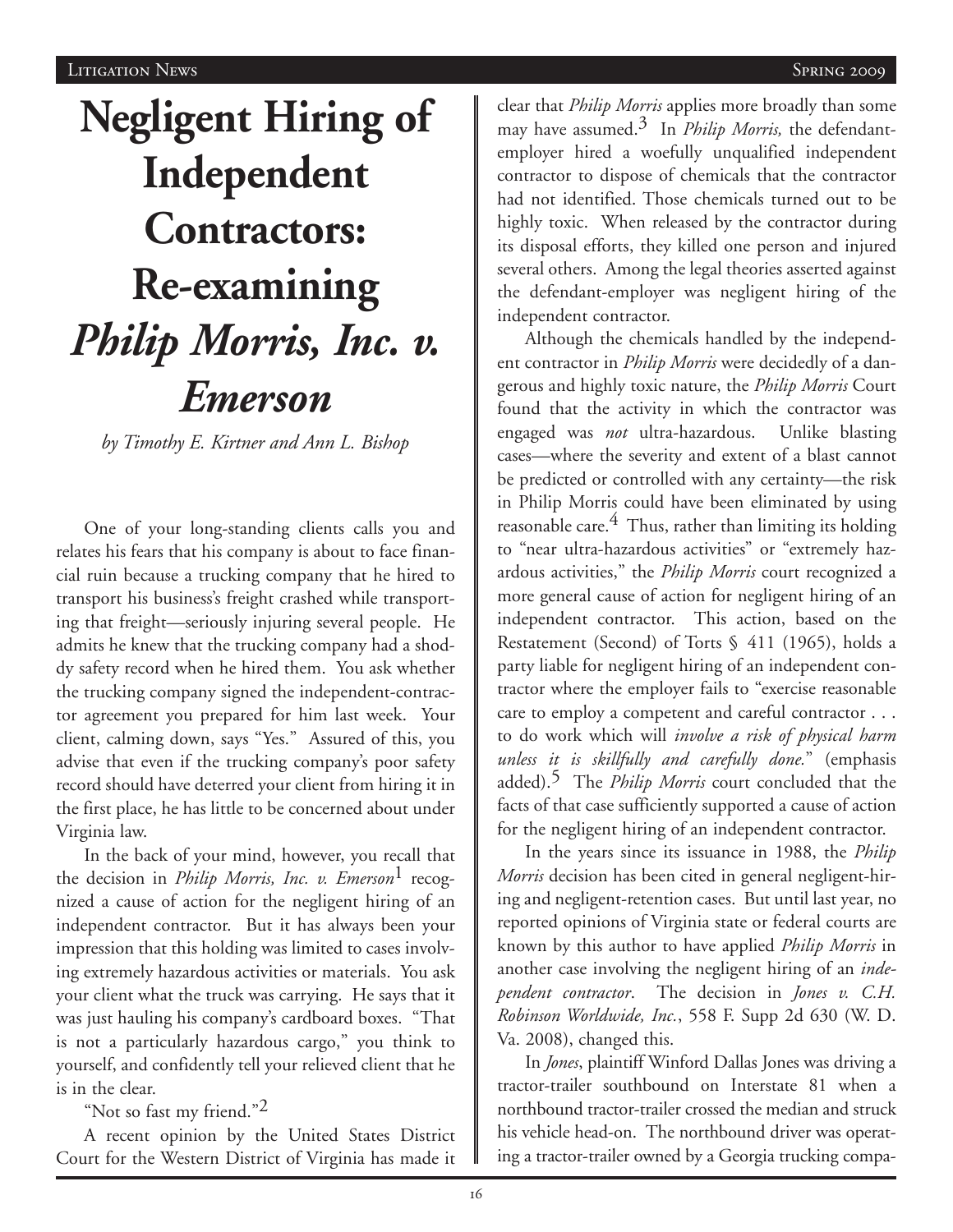#### Spring 2009 Litigation News

ny, AKJ Enterprises, Inc. Defendant C.H. Robinson Worldwide, Inc., a third-party logistics provider, had hired AKJ to transport a load of cable reels for one of C.H. Robinson's customers, Coleman Cable, Inc., from North Carolina to Massachusetts. Like most of the trucking companies in C.H. Robinson's "stable" of carriers, AKJ had executed an independent-contractor agreement with C.H. Robinson.

Jones brought a negligent-hiring claim against C.H. Robinson, asserting that it knew or should have known that AKJ had a history of hiring incompetent and unsafe drivers. Among other things, AKJ had violated federal regulations by failing to investigate its drivers before dispatching them on loads. Indeed, the driver that AKJ had hired to haul the subject load had only recently obtained her commercial driver's license, had not been properly investigated by AKJ prior to being dispatched, and was not competent to haul a long-distance, timesensitive load. Her co-driver, for his part, had had his commercial driver's license revoked.

On cross-motions for Summary Judgment, the District Court analyzed the *Philip Morris* decision and Section 411 of the Restatement (Second) of Torts. The *Jones* court concluded that, under Virginia law, a party could be liable for negligently hiring an independent contractor if the work to be performed was such that it "involve[d] a risk of physical harm unless it is skillfully and carefully done." The Court further concluded that operating a tractor-trailer on public highways was just such work—regardless of the character of the cargo being transported.

In so doing, the Court observed that illustration five to Section 411 presupposes that the transport of cargo by truck *would* fall within the scope of the rule.<sup>6</sup> The Court also considered cases from other jurisdictions, which had applied Section 411 to cases where injuries or damages were caused during the transport of cargo by tractor-trailers.7 Finally, the Court noted that the "likelihood of [the] risk" of physical harm was reflected in the federal government's licensing requirements for commercial truck drivers.

In evaluating negligent-hiring claims, Section 411 and its associated comments—upon which the *Philip Morris* and *Jones* Courts relied—take several factors into consideration, including the nature of the employment, the nature of the activity giving rise to a claim, and the sophistication of the employer. This provides some flexibility for courts to limit the application of Section 411. A court may, for example, disallow recovery under Section 411 where an inexperienced or unsophisticated employer hires an incompetent independent contractor but lacks the knowledge, resources, and/or ability to reasonably investigate the contractor. Likewise, a court may disallow recovery where the activity, though leading to an actual injury, was not of such a nature that the particular injury reasonably could have been anticipated as a likely consequence of it.

In considering Jones's negligent-hiring claim at the summary-judgment stage, however, the District Court had before it evidence that C.H. Robinson advertised that it placed millions of loads on the nation's highways each year and was one of the largest and most successful brokers in the world. It was not an unsophisticated company.

There also was substantial evidence of AKJ's poor safety history—much of which was publicly available via the Federal Motor Carrier Safety Administration's website. And C.H. Robinson's own internal records documented AKJ's poor safety record in past work for the company. In short, there was ample evidence of AKJ's prior accidents, regulatory violations, and equipment or vehicle breakdowns. As measured by the Federal Motor Carrier Safety Administration, AKJ ranked in the bottom 3% of carriers nationwide in regard to driver and vehicle safety.

Although C.H. Robinson had access to this public and private information, it used only a small amount of it in deciding whether to do business with a particular trucking company. Moreover, there was evidence that AKJ continued its unsafe hiring practices on the subject load—as noted above, the driver was inexperienced and her co-driver had a revoked driver's license. On these facts, applying the holding in *Philip Morris*, the *Jones* court found that the plaintiff had set out a viable claim for negligent hiring of an independent contractor.

The implications of the *Jones* and *Philip Morris* decisions are clear: the independent-contractor relationship will not insulate employers from liability for injuries caused by their independent contactors, at least where the work in question reasonably could be *Negligent Hiring — cont'd on page 20*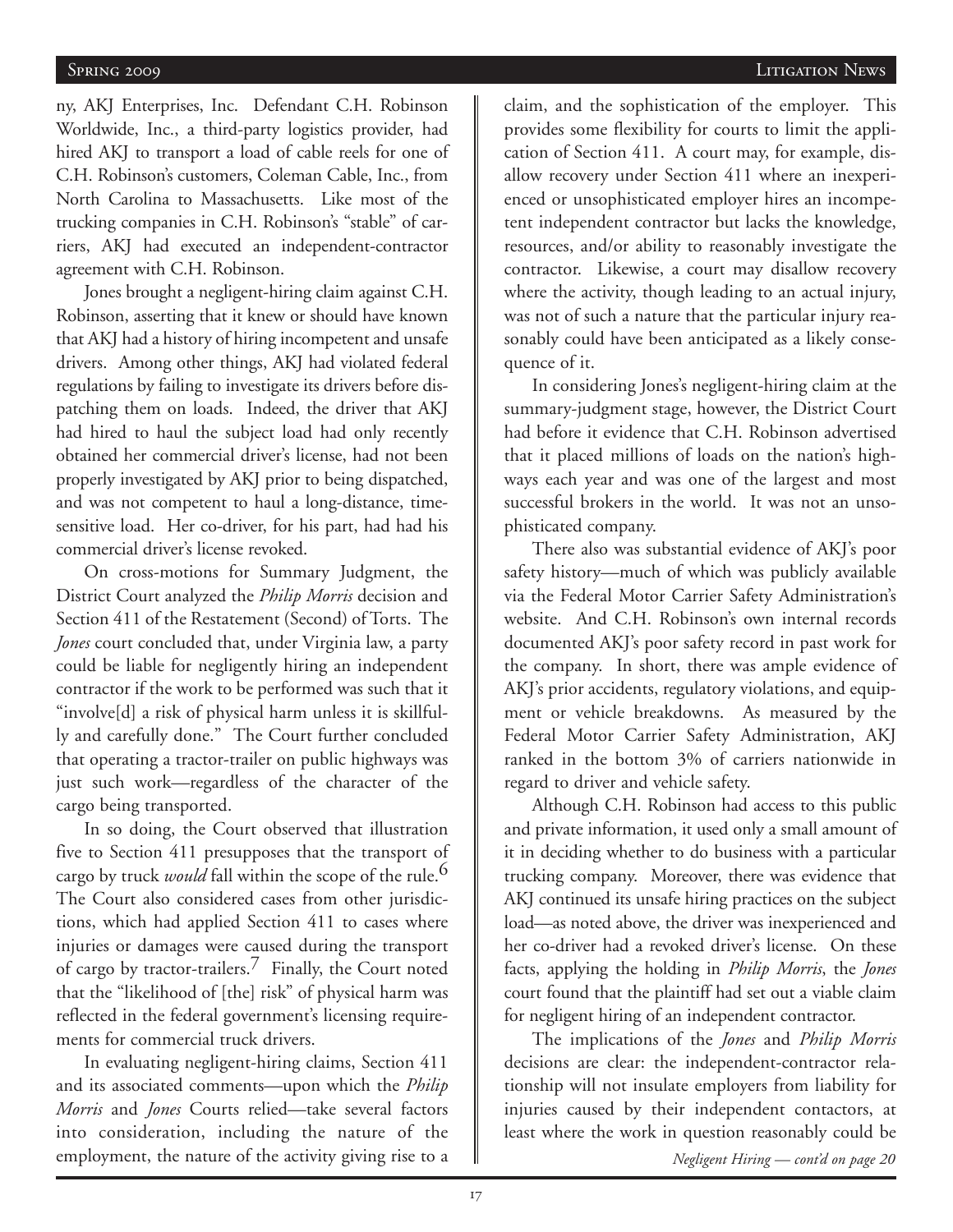# **Recent Law Review Articles**

*R. Lee Livingston1*

### **CIVIL RIGHTS AND DISCRIMINATION**

Cimpl-Wiemer, Allison. *Comment. Ledbetter v. Goodyear: Letting the Air Out of the Continuing Violations Doctrine?* (*Ledbetter v. Goodyear Tire & Rubber Co.,* 127 S. Ct. 2162, 2007) 92 Marq. L. Rev. 355-383 (2008).

Keshishyan, Hakop. *Comment. We Shall Overcome…If the Courts Allow Us: The United States Supreme Court's Decisions Regarding Mitigating Measures, and Its Connection to the Circuit Split on Whether Life Accomplishments Should Be Considered in Determining Disability Under the ADA.* 38 Sw. L. Rev. 357-393 (2008).

Manley, Katie. *Note. The BFOQ Defense: Title VII's Concession to Gender Discrimination.* 16 Duke J. Gender L. & Pol'y 169-210 (2009).

### **COMMUNICATIONS LAW**

Assalone, David. *Comment. Law in the Virtual World: Should the Surreal World of Online Communities Be Brought Back to Earth by Real World Laws?* 16 Vill. Sports & Ent. L.J. 163-197 (2009).

Cioppettini, Victoria. *Comment. Modern Difficulties in Resolving Old Problems: Does the Actual Malice Standard Apply to Celebrity Gossip Blogs?* 19 Seton Hall J. Sports & Ent. L. 221-252 (2009).

Citron, Danielle Keats. *Cyber Civil Rights.* 89 B.U. L. Rev. 61-125 (2009).

Findlay, Daniel. *Recent Development. Tag! Now You're Really "It". What Photographs on Social Networking Sites Mean for the Fourth Amendment*. 10 N.C. J.L. & Tech. 171-202 (2008).

### **CONSTITUTIONAL LAW, GENERALLY**

Allen, Ronald J. *From the Enlightenment to Crawford to Holmes: Address at the Association of American Law Schools Evidence Conference*. 39 Seton Hall L. Rev. 1-16 (2009).

#### **EMPLOYMENT PRACTICE**

Brown, Alison and Angus Erskine. *A Qualitative Study of Judgments in Race Discrimination Employment Cases*. 31 Law & Pol'y 142-149 (2009)

Field, Katherine Mesenbring. *Note. Agency, Code, or Contract: Determining Employees' Authorization Under the Computer Fraud and Abuse Act*. 107 Mich. L. Rev. 819-852 (2009).

Matejkovic, John E. and Margaret E. Matejkovic. *What Is Reasonable Accommodation Under the ADA?: Not an Easy Answer: Rather a Plethora of Questions*. 28 Miss. C.L. Rev 67-96 (2008-2009).

### **EVIDENCE**

Caudill, David S. *Arsenic and Old Chemistry: Images of Mad Alchemists, Experts Attacking Experts, and the Crisis in Forensic Science.* 15 B.U. J. Sci. & Tech. L. 1-33 (2009).

Hebl, Andrew. *Spoliation of Electronically Stored Information, Good Faith and Rule 37(e)*. 29 N. Ill. U. L. Rev. 79-116 (2008).

### **JURISDICTION**

Koho, Frances Regina. *Case note. Tort Law— Products Liability—Premarket Approval Under the Medical Device Amendments of 1976 and Its Preemptive Effect on State Common-Law Tort Claims.* (*Riegel v. Medtronic, Inc.* 128 S. Ct. 999, 2008). 75 Tenn. L. Rev. 803-825 (2008).

#### **LEGAL PROFESSION**

Johnson, Vincent R. *The Unlawful Conduct Defense in Legal Malpractice*. 77 UMKC L. Rev. 43-83 (2008).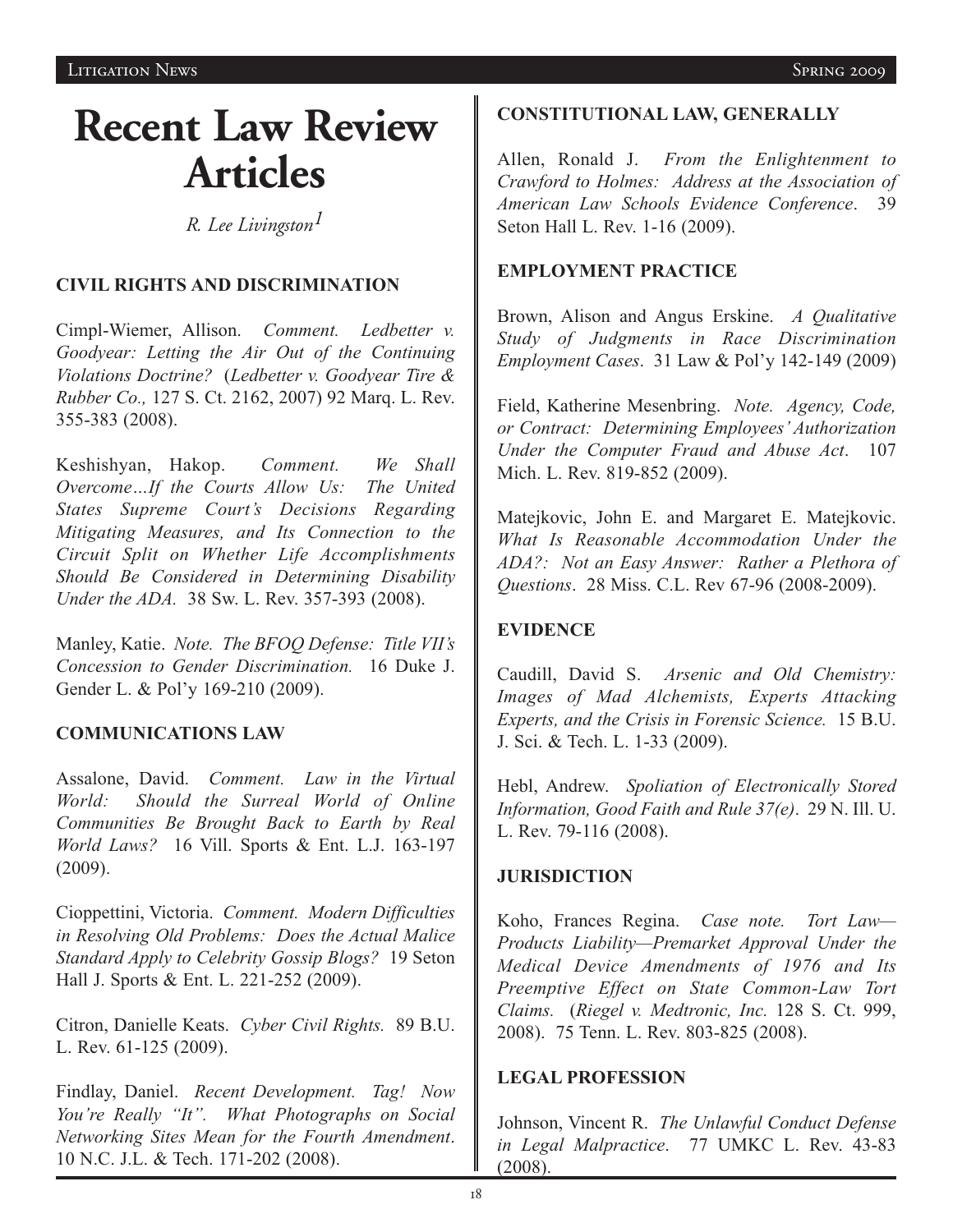#### **MEDICAL JURISPRUDENCE**

Kugielska, Lauren and Melissa Linker. *Note. Balancing the Red Cross: An Examination of Hospital Malpractice and the Nursing Shortage.* 25 Hofstra Lab. & Emp. L.J. 563-600 (2008).

Prescott, Dana E. *COSAs and Psychopharmacological Interventions: Informed Consent and a Child's Right to Self-Determination.* 11 J.L. & Fam. Stud. 97-112 (2008).

#### **PRACTICE AND PROCEDURE**

Jois, Goutam U. *The Cy Pres Problem and the Role of Damages in Tort Law*. 16 Va. J. Soc. Pol'y & L. 258-300 (2008).

#### **PRODUCTS LIABILITY**

Koho, Frances Regina. *Case note. Tort Law— Products Liability—Premarket Approval Under the Medical Device Amendments of 1976 and its Preemptive Effect on State Common-Law Tort Claims.* (*Riegel v. Medtronic, Inc.* 128 S. Ct. 999, 2008). 75 Tenn. L. Rev. 803-825 (2008).

#### **REMEDIES**

Colby, Thomas B. *Clearing the Smoke From Philip Morris v. Williams: The Past, Present, and Future of Punitive Damages*. 118 Yale L.J. 392-479 (2008).

Diamond, John. *Rethinking Compensation for Mental Distress: A Critique of the Reinstatement (Third) §§ 45-47*. 16 Va. J. Soc. Pol'y & L. 141-178 (2008).

Fort, Kathryn E. *The New Laches: Creating Title Where None Existed.* 16 Geo. Mason L. Rev. 357- 401 (2009).

Strauss, Debra M. *Reaching Out to the International Community: Civil Lawsuits as the Common Ground in the Battle Against Terrorism.* 19 Duke J. Comp. & Int'l L. 307-356 (2009).

#### **TORTS**

Calvert, Clay. *War & [Emotional] Peace: Death in Iraq and the Need to Constitutionalize Speech-Based IIED Claims Beyond* Hustler Magazine v. Falwell. 29 N. Ill. U. L. Rev. 51-78 (2008).

Cioppettini, Victoria. *Comment. Modern Difficulties in Resolving Old Problems: Does the Actual Malice Standard Apply to Celebrity Gossip Blogs?* 19 Seton Hall J. Sports & Ent. L. 221-252 (2009).

Colby, Thomas B. *Clearing the Smoke From* Philip Morris v. Williams*: The Past, Present, and Future of Punitive Damages*. 118 Yale L.J. 392-479 (2008).

Cupp, Richard L., Jr. *A Dubious Grail: Seeking Tort Law Expansion and Limited Personhood as Stepping Stones Toward Abolishing Animals' Property Status*. 60 SMU L. Rev. 3-54 (2007).

Diamond, John. *Rethinking Compensation for Mental Distress: A Critique of the Reinstatement (Third) §§ 45-47*. 16 Va. J. Soc. Pol'y & L. 141-178 (2008).

Johnson, Vincent R. *The Unlawful Conduct Defense in Legal Malpractice*. 77 UMKC L. Rev. 43-83 (2008).

Jois, Goutam U. *The Cy Pres Problem and the Role of Damages in Tort Law*. 16 Va. J. Soc. Pol'y & L. 258-300 (2008).

<sup>1</sup> Lee Livingston is a partner with Tremblay  $\&$  Smith in Charlottesville.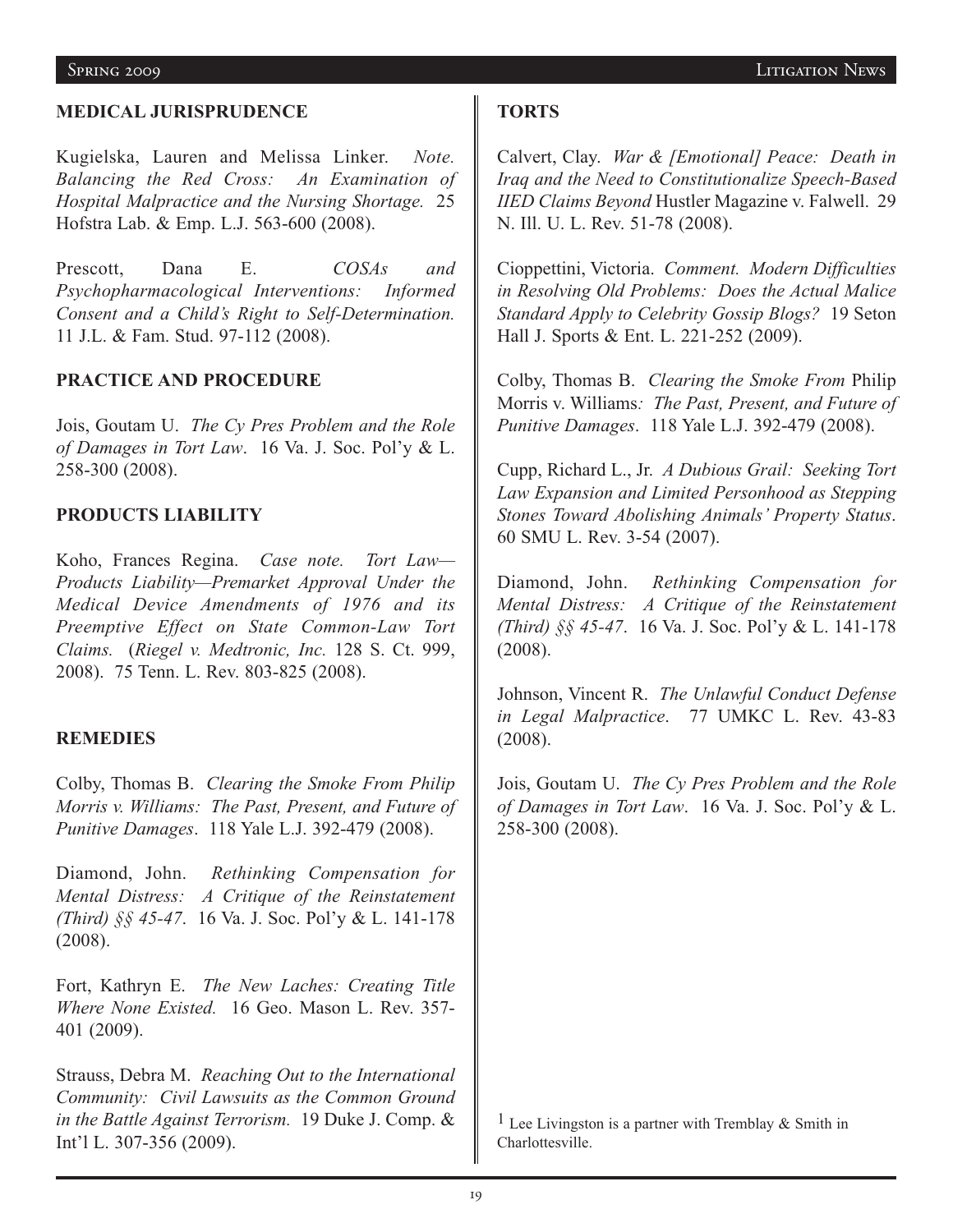# **Non-Compete Litigation** *cont'd from page 11*

28 *Signature Flight Support Corp. v. Landown Aviation Ltd., P'ship*, 2008 U.S. District Lexis 93715 at \*6-7 (E.D. Va. 2008) (dismissing plaintiff's tortious interference with contract claim because plaintiff did not allege an intentional interference of contract); *See also Chaves v. Johnson* , 230 Va. 112, 120 (1985) (recognizing cause of action for tortious interference).

29 *Durrette Bradshaw, P.C. v. MRC Consulting, L.C.*, 277 Va. 140, 145 (2009) (citing *Chaves v. Johnson* , 230 Va. 112, 120).

30 *Voorhees v. Guyan Machinery Co.* 图

# **Negligent Hiring** *cont'd from page 17*

anticipated to cause injury if not performed carefully. To be sure, much of the work for which your clients will employ independent contractors is not likely to bring the aforesaid decisions into play, because of the low risk to unrelated third parties associated with the work. But many of your clients use trucking companies or brokers, such as C.H. Robinson, to transport their goods. And still others may hire contractors for different types of work which, upon review, may be found to involve "a risk of physical harm unless it is skillfully and carefully done." Thus, it might be worth considering whether to proactively address this potential issue with your other clients.

In the meantime, it is perhaps time for you to call your client back and inform him that there could be a problem after all . . .

*Timothy E. Kirtner is a member of and Gilmer, Sadler, Ingram, Sutherland & Hutton, LLP, in Pulaski, Virginia. Ann L. Bishop is an associate at the firm.*

1 235 Va. 380, 368 S.E.2d 268 (1988).

2 Lee Corso – ESPN College Gameday

3 *Jones v. C.H. Robinson Worldwide, Inc.*, 558 F. Supp 2d 630 (W.D. Va. 2008).

4 *Philip Morris,* 235 Va. at 406.

5 *Philip Morris*, 235 Va. at 400.

6 Section 411 describes a hypothetical builder who employs a trucking company to haul materials to a jobsite,. The trucking company is known to have old, poorly maintained trucks and inexperienced drivers. One such driver causes injuries while transporting cargo for the builder. The illustration concludes that the hypothetical builder is liable for injuries caused by the trucking company to third parties where the injuries were the result of one of the conditions of which the builder was aware.

7 *L. B. Foster Co. v. Hurnblad*, 418 F.2d 727 (9th Cir. 1969); *Hudgens v. Cook Indus., Inc.*, 521 P.2d 813 (Okla. 1973); and *Puckrein v. ATI Transport, Inc.*, 186 N.J. 563, 897 A.2d 1034  $(N.J. 2006)$ .  $\blacksquare$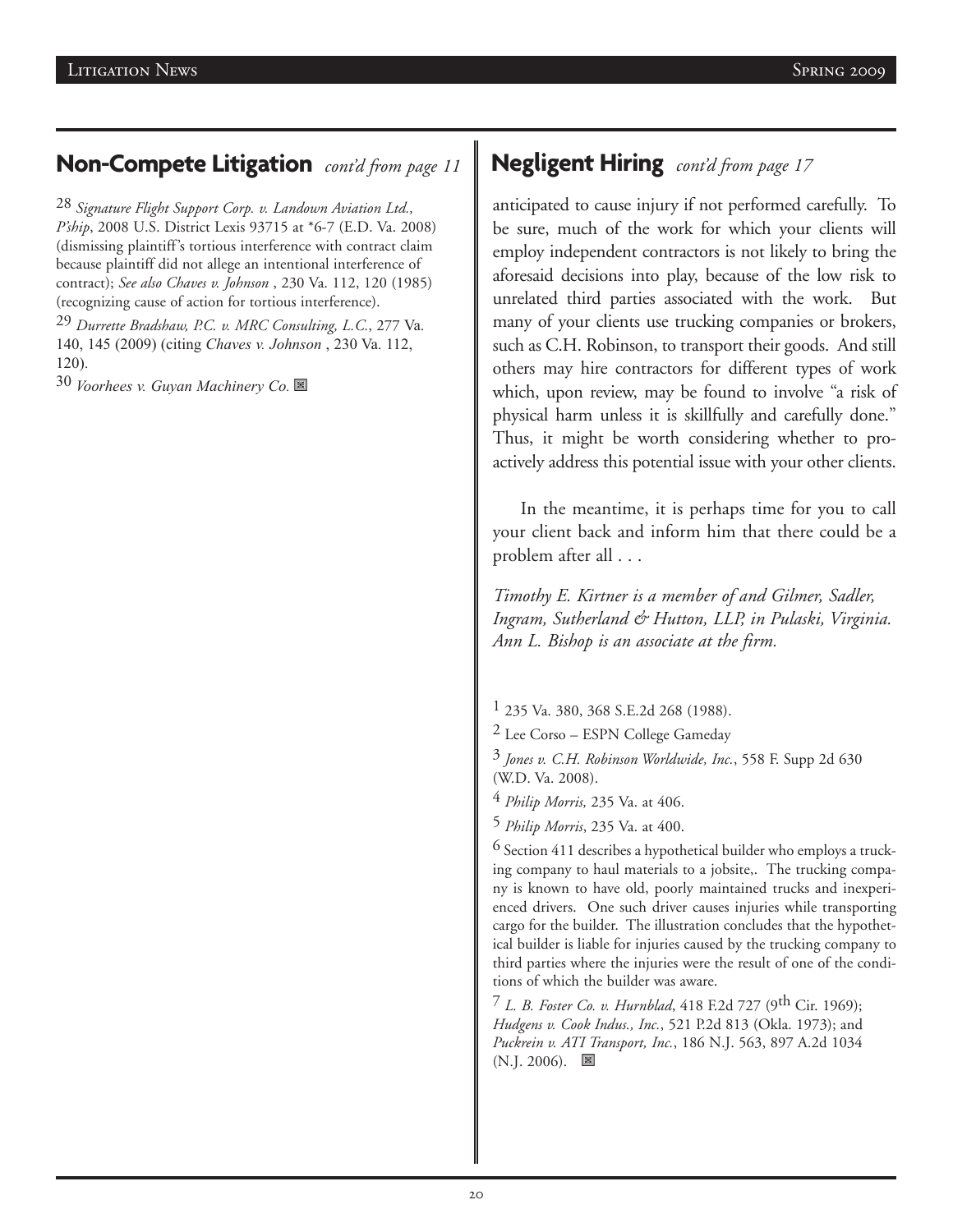# Virginia State Bar Litigation Section *2008 - 2009 Board of Governors*

#### *Officers:*

Jennifer Lee Parrish, Esq., *Chair* Parrish, Houck & Snead, PLC Post Office Box 7166 Fredericksburg, VA 22405

Gregory Joseph Haley, Esq., *Vice Chair* Gentry, Locke, Rakes & Moore 10 Franklin Road, SE P.O. Box 40013 Roanoke, VA 24022-0013

Robert Leanard Garnier, Esq., *Secretary* 109 Rowell Court Falls Church, VA 22046

R. Lee Livingston, Esq., *Immediate Past Chair* Tremblay & Smith, L.L.P. 105-109 East High Street Post Office Box 1585 Charlottesville, VA 22902

#### *Newsletter Editor:*

Joseph Michael Rainsbury, Esq. LeClairRyan, A Professional Corporation 1800 Wachovia Tower, Drawer 1200 Roanoke, VA 24006

#### *Board of Governors Members:*

Thomas Grasty Bell, Jr., Esq. Timberlake Smith Thomas Moses P.O. Box 108 Staunton, VA 24402-1018

Gary Alvin Bryant, Esq. Willcox & Savage, P.C. 1800 Bank of America Center One Commercial Place Norfolk, VA 23510-219

Sandra T. Chinn-Gilstrap, Esq. Danville Regional Law Center 520 Piney Forest Road Danville, VA 24540

Maya Miriam Eckstein, Esq. Hunton & Williams Riverfront Plaza, East Tower 951 East Byrd Street Richmond, VA 23219-4074

Scott Carlton Ford, Esq. McCandlish Holton, PC P.O. Box 796 Richmond, VA 23218

William Ethan Glover, Esq. P.O. Box 207 Fredericksburg, VA 22404-0207

Sharon Smith Goodwyn, Esq. Hunton & Williams Post Office Box 3889 Norfolk, VA 23514-3889

Timothy Edward Kirtner, Esq. Gilmer Sadler Ingram et al. 65 East Main Street P.O. Box 878 Pulaski, VA 24301-0878

Kevin Philip Oddo, Esq. LeClairRyan, A Professional Corporation 1800 Wachovia Tower, Drawer 1200 Roanoke, VA 24006

Barbara S. Wiliams, Esq. 101 Loudon Street, SW Leesburg, VA 20175

Mary Catherine Zinsner, Esq. Troutman Sanders LLP 1660 International Drive, Suite 600 McLean, VA 22102-3805

*Ex-Officio Judicial Members:* Hon. Rodham Tulloss Delk, Jr., Esq. Suffolk Circuit Court Post Office Box 1814 Suffolk, VA 23439-1814

Hon. Elizabeth Bermingham Lacy Supreme Court of Virginia P.O. Box 1315 Richmond, VA 23218

Hon. Michael Francis Urbanski United States District Court Western District of Virginia Post Office Box 38 Roanoke, VA 24002

*Committee Chairs & Liaisons:* Nathan J. Dougles Veldhuis, Esq. *Chair, Litigation YLC* Tremblay & Smith, L.L.P. 105-109 East High Street Charlottesville, VA 22902-1585

Ann Kiley Crenshaw, Esq. *Computer Task Force Liaison* Kaufman & Canoles A Professional Corporation 2101 Parks Avenue, Suite 700 Virginia Beach, VA 23451

Monica Taylor Monday, Esq. *Chair, Appellate Practice Subcommittee* Gentry Locke Rakes & Moore 10 Franklin Road, SE Post Office Box 40013 Roanoke, VA 24022 0013 Phone: 540 983-9405 Fax: 540 983-9400

Homer C. Eliades, Esq. *VSB Senior Lawyers Conference Liaison* 405 North 6th Avenue Post Office Box 967 Hopewell, VA 23860-0967

Mrs. Patricia Sliger, *Liaison* Virginia State Bar, Suite 1500 707 East Main Street Richmond, VA 23219-2800